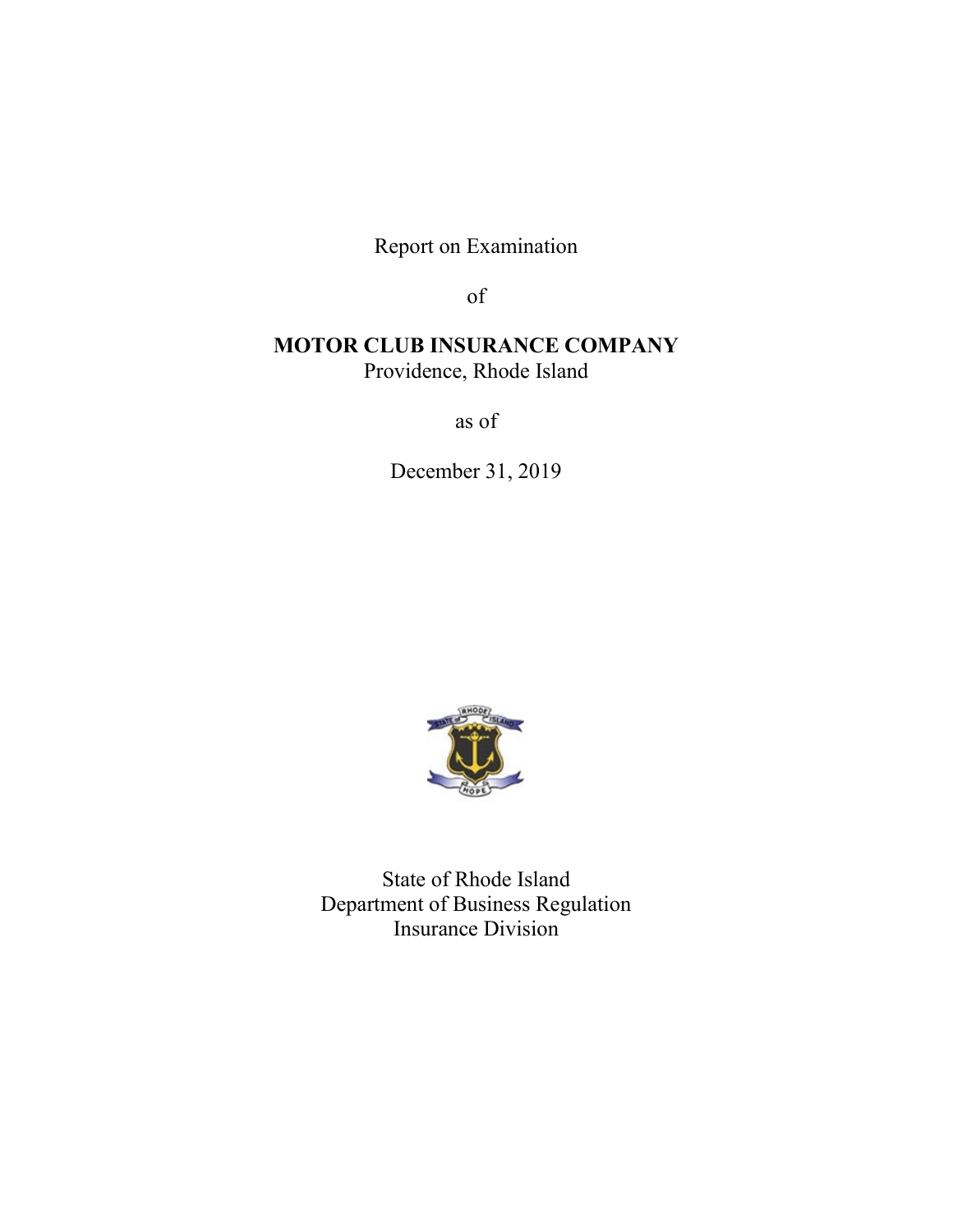

**State of Rhode Island** DEPARTMENT OF BUSINESS REGULATION 1511 Pontiac Avenue, Bldg. 69-2 Cranston, Rhode Island 02920

**Insurance Division** 

# **ADOPTION ORDER**

The attached Report of Examination as of December 31, 2019, of the condition and affairs of

# MOTOR CLUB INSURANCE COMPANY

was recently completed by duly qualified examiners, pursuant to the provisions of the Rhode Island General Laws.

Due consideration has been given to the comments of the examiners regarding the operation of the Company and its financial condition, as reflected in the report.

It is therefore ORDERED that said Report be, and it is hereby, adopted and filed and made an official record of this Department as of this date.

Department of Business Regulation

Dated: January 25, 2021

Elizabeth Kelleher Dwyer Superintendent of Insurance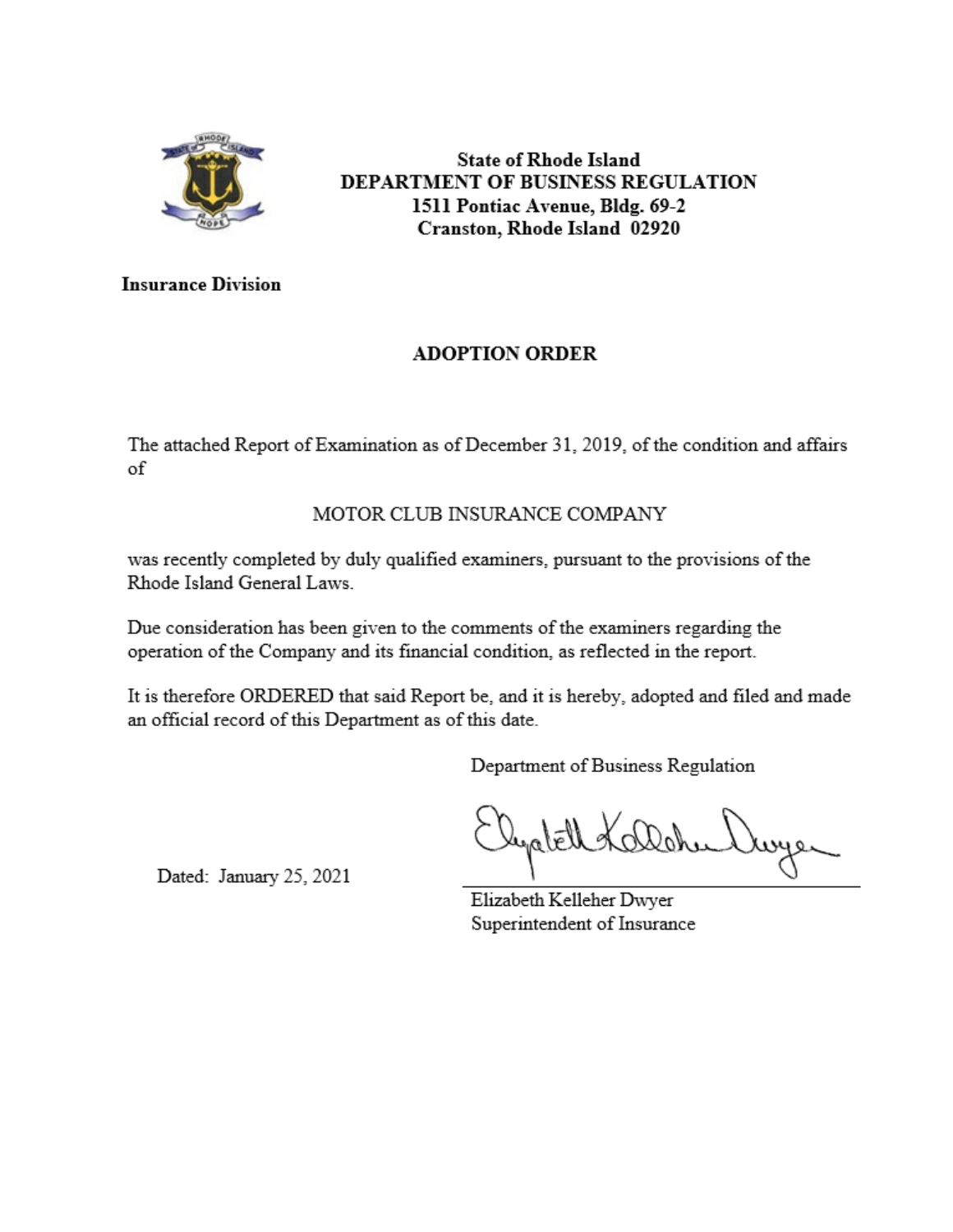# **TABLE OF CONTENTS**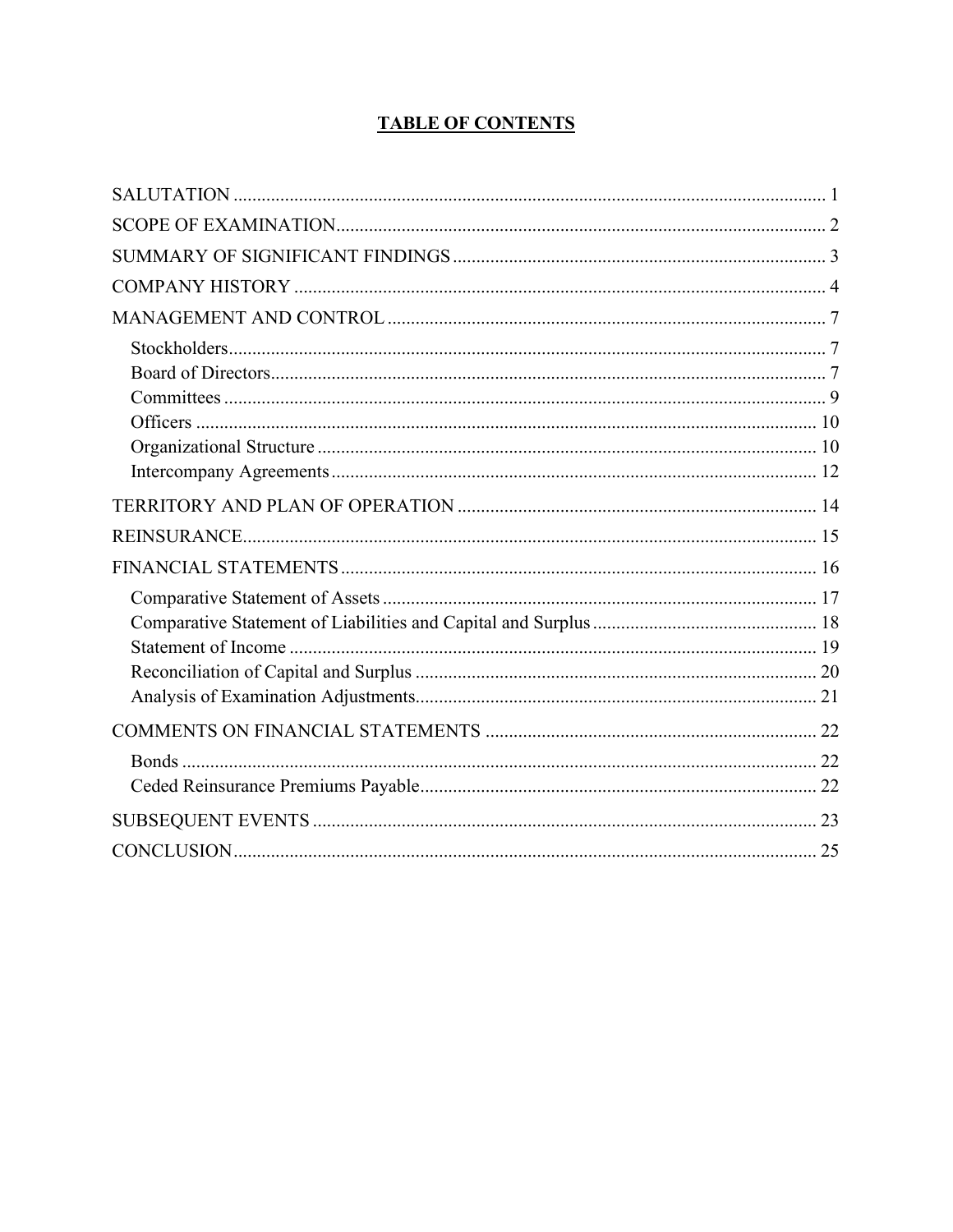December 11, 2020

Ms. Elizabeth Kelleher Dwyer Superintendent of Insurance State of Rhode Island Department of Business Regulation 1511 Pontiac Avenue, Bldg. 69-2 Cranston, Rhode Island 02920

Dear Superintendent Dwyer:

In accordance with your instructions and pursuant to Chapters 13.1 and 35 of Title 27 of the General Laws of the State of Rhode Island, an examination has been made as of December 31, 2019, of the financial condition and affairs of

# **MOTOR CLUB INSURANCE COMPANY**

located at 110 Royal Little Drive, Providence, Rhode Island. The report of such examination is herewith submitted.

Motor Club Insurance Company (also referred to as "MCIC" or the "Company") was previously examined as of December 31, 2014, and both the current and prior examinations were conducted by the Insurance Division of the State of Rhode Island ("Insurance Division").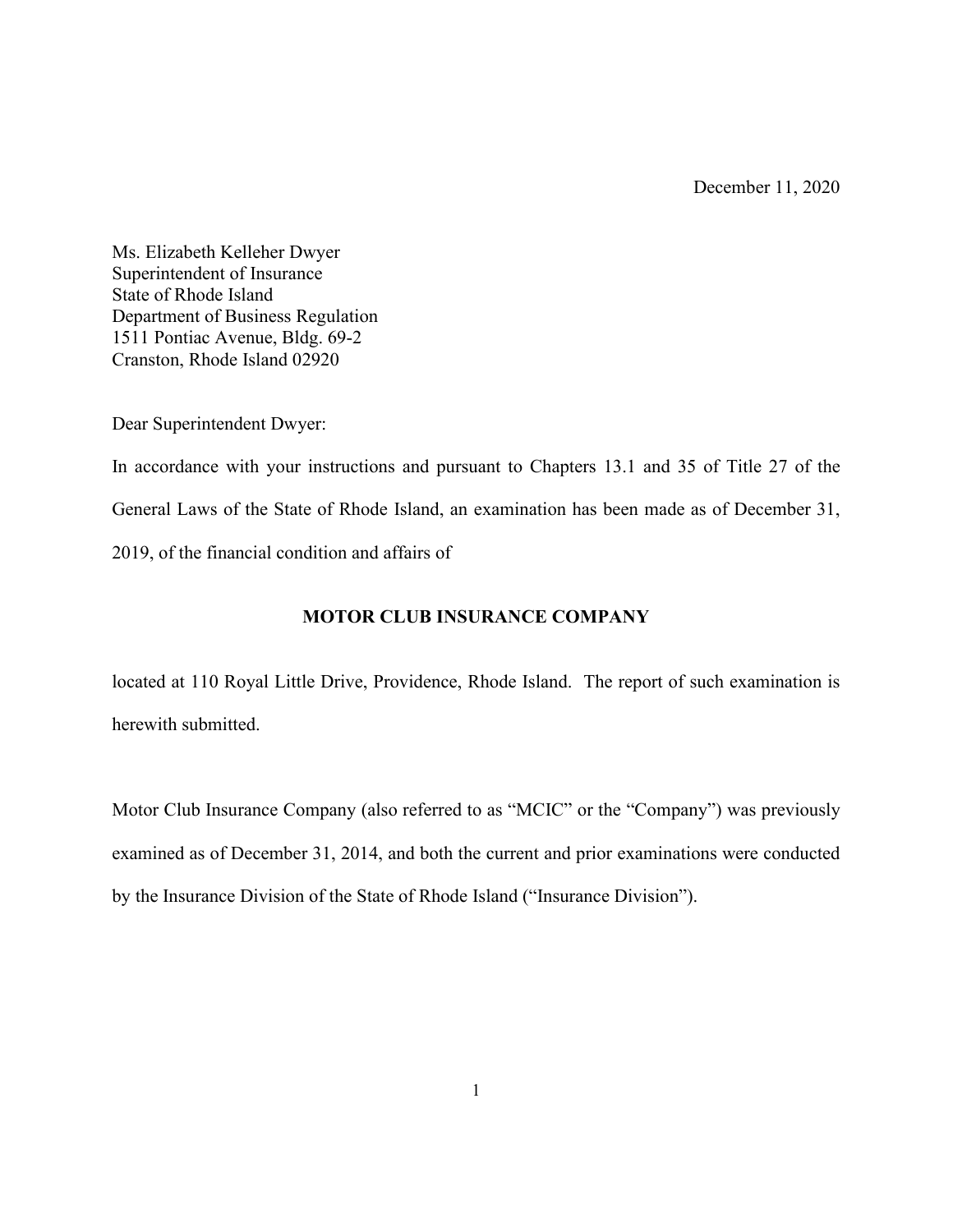#### **SCOPE OF EXAMINATION**

The last examination of the Company covered the five-year period of January 1, 2010 through December 31, 2014. The current examination covered the five-year period of January 1, 2015 through December 31, 2019 and was performed in compliance with the above-mentioned sections of the General Laws of the State of Rhode Island, as amended. We conducted our examination in accordance with the National Association of Insurance Commissioners ("NAIC") *Financial Condition Examiners Handbook* ("Handbook"), and it was performed in conjunction with the fullscope coordinated multi-state risk-focused examination ("Coordinated Exam") of the Auto Club Enterprises Insurance Group ("ACEIG"). The lead state for the Coordinated Exam was California. The states of Missouri, Rhode Island, and Texas also participated in the Coordinated Exam, which included the following insurers:

| Name of Insurer                                | <b>State of Domicile</b> |  |  |
|------------------------------------------------|--------------------------|--|--|
| Interinsurance Exchange of the Automobile Club | California               |  |  |
| Auto Club Indemnity Company                    | Texas                    |  |  |
| <b>Auto Club Casualty Company</b>              | Texas                    |  |  |
| <b>Motor Club Insurance Company</b>            | <b>Rhode Island</b>      |  |  |
| Automobile Club Inter-Insurance Exchange       | Missouri                 |  |  |
| Auto Club Family Insurance Company             | Missouri                 |  |  |
| Auto Club County Mutual Insurance Company      | Texas                    |  |  |

The Handbook requires that we plan and perform the examination to evaluate the financial condition, assess corporate governance, identify current and prospective risks of the Company, and evaluate system controls and procedures used to mitigate those risks. An examination also includes identifying and evaluating significant risks that could cause an insurer's surplus to be materially misstated both currently and prospectively.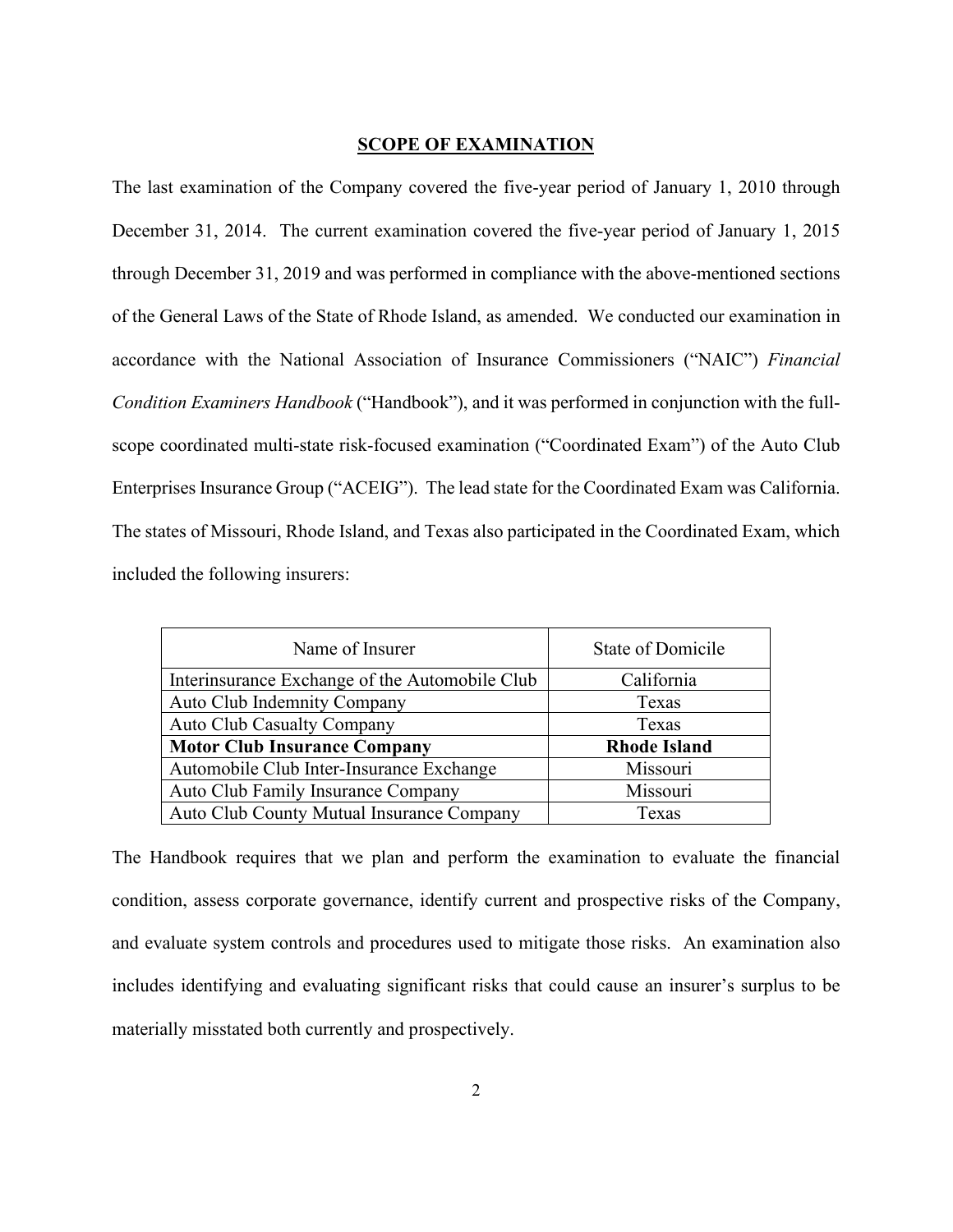All accounts and activities of the Company were considered in accordance with the risk-focused examination process. This may include assessing significant estimates made by management and evaluating management's compliance with Statutory Accounting Principles. The examination does not attest to the fair presentation of the financial statements included herein. If, during the course of the examination, an adjustment is identified, the impact of such adjustment will be documented separately following the Company's financial statements.

This examination report includes significant findings of fact, and general information about the insurer and its financial condition. There may be other items identified during the examination that, due to their nature (e.g. subjective conclusions, proprietary information, etc.), are not included within the examination report but separately communicated to other regulators and/or the Company.

#### **SUMMARY OF SIGNIFICANT FINDINGS**

There were no material adverse or significant non-compliance findings noted during the examination conducted as of December 31, 2019.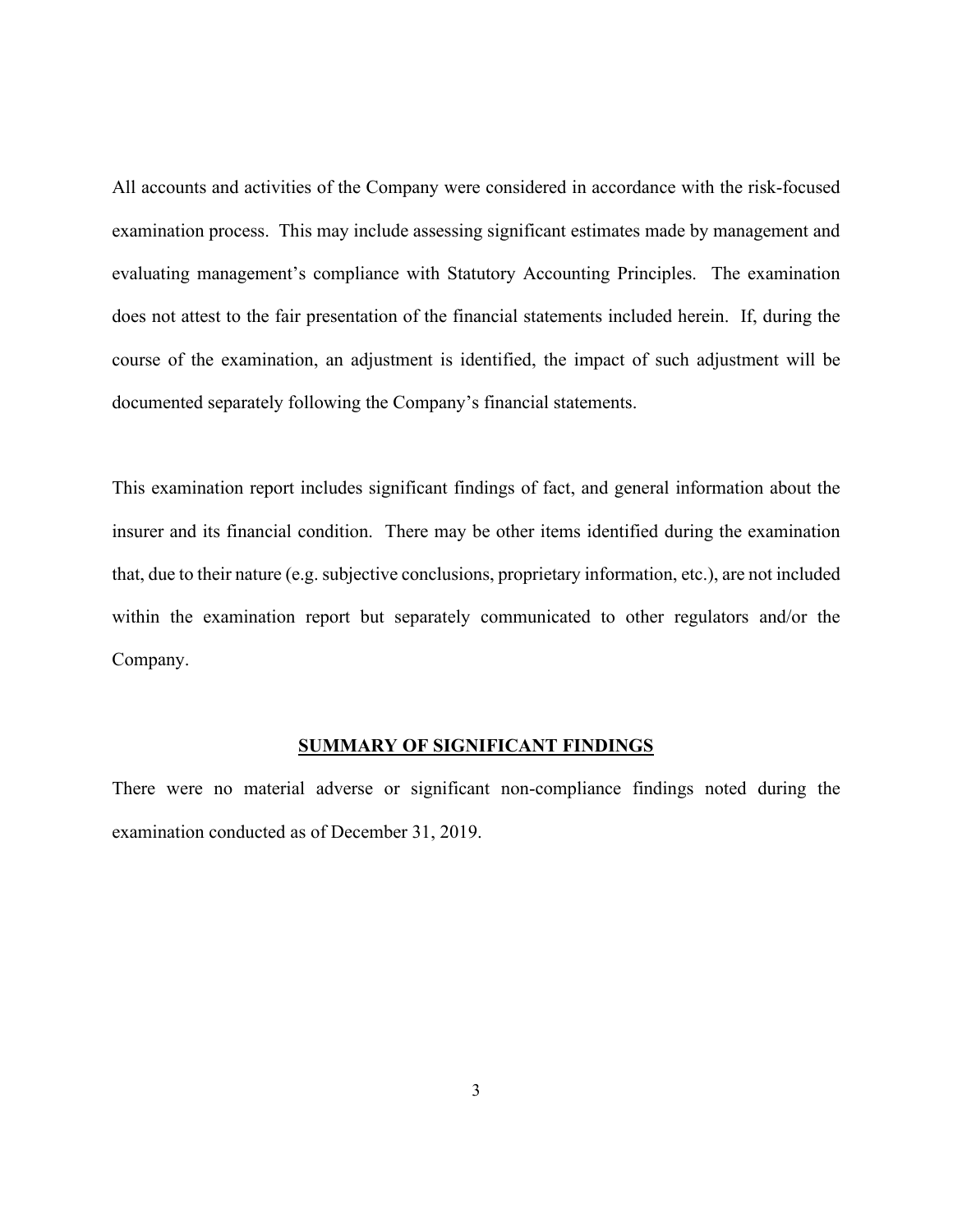#### **COMPANY HISTORY**

AAA Southern New England Insurance Company came into existence on September 14, 2005, through the actions of its incorporator, John J. Partridge, and pursuant to the filing of its Articles of Incorporation with the Secretary of State, as approved by the Director of the Department of Business Regulation for the State of Rhode Island.

Under the terms of the original Articles of Incorporation, the Company was authorized to issue capital stock in the following two classes of stock: one thousand (1,000) shares of common stock, no par value per share, and one hundred thousand (100,000) shares of cumulative preferred stock, \$100 par value per share.

On September 16, 2005, the Company issued one million dollars (\$1,000,000) of capital stock to AAA SNE Holding, Inc., consisting of one hundred (100) shares of common stock, having no par value. Also, on September 16, 2005, AAA SNE Holding, Inc. contributed surplus in the amount of two million five hundred thousand dollars (\$2,500,000).

On April 1, 2007, five (5) shares of authorized no par value common stock of the Company were issued to AAA Merrimack Valley, Inc., in exchange for one million dollars (\$1,000,000).

On December 31, 2007, an additional fifty-five (55) shares were issued to AAA SNE Holding, Inc.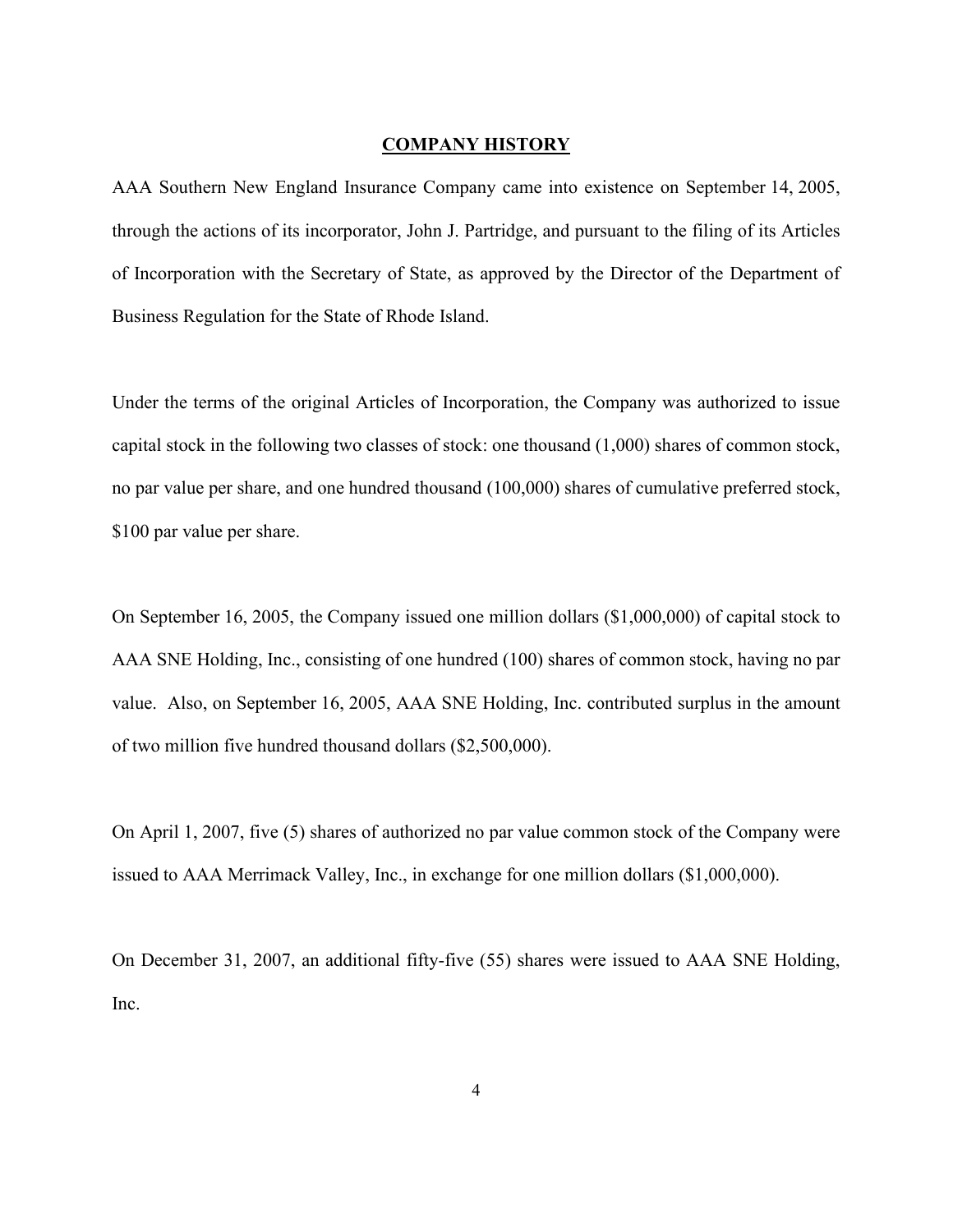On June 30, 2008, two (2) additional shares of authorized no par value common stock of the Company were issued to AAA Merrimack Valley, Inc., in exchange for five hundred thousand dollars (\$500,000). The no par value common stock had a stated value of \$10,000 per share.

In April 2010, AAA SNE Holding, Inc. purchased the outstanding shares owned by AAA Merrimack Valley, Inc. for one million six hundred thousand dollars (\$1,600,000), and AAA SNE Holding then owned 100% of the outstanding shares of AAA Southern New England Insurance Company.

In the fourth quarter of 2013, the Company changed its name from AAA Southern New England Insurance Company to Motor Club Insurance Company, and a new certificate of authority was issued on December 30, 2013.

On May 13, 2015, AAA SNE Holding, Inc. changed its name to AAA Northeast Holding, Inc. ("ANEH"). ANEH is a wholly owned subsidiary of AAA Northeast ("ANE"), a Delaware nonstock corporation.

In September of 2017, the Company amended and restated its Articles of Incorporation. Under the Restated Articles of Incorporation, the total authorized capital stock consists of five thousand (5,000) shares of Class A Common Stock, no par value, and five thousand (5,000) shares of Class B Common Stock, no par value. The pre-existing one-hundred-sixty-two (162) shares of common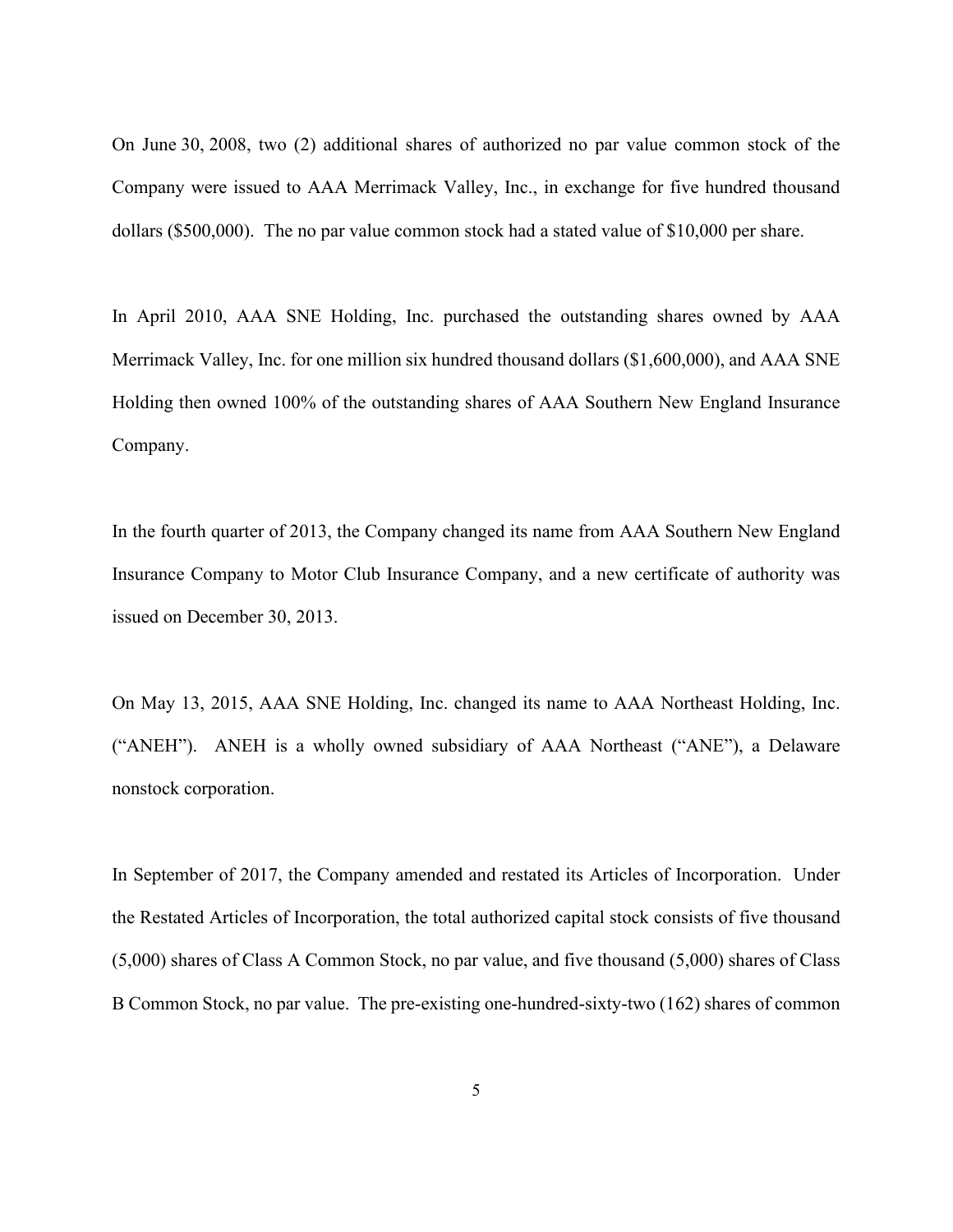stock outstanding were immediately reclassified into fifty (50) shares of Class A Common Stock and fifty (50) shares of Class B Common Stock.

On December 1, 2017, the Interinsurance Exchange of the Automobile Club ("IEAC", or "the Exchange"), a California domiciled insurer, purchased the fifty (50) shares issued and outstanding of Class B Common Stock of MCIC from ANEH. The Exchange's acquisition was made pursuant to the terms of a Stock Purchase Agreement dated June 20, 2017 among the Exchange, ANE, and ANEH. The cash purchase price for the 50% ownership was \$25,315,500.

The principal office of the Company is located within property occupied by its parent, ANEH, in Providence, Rhode Island.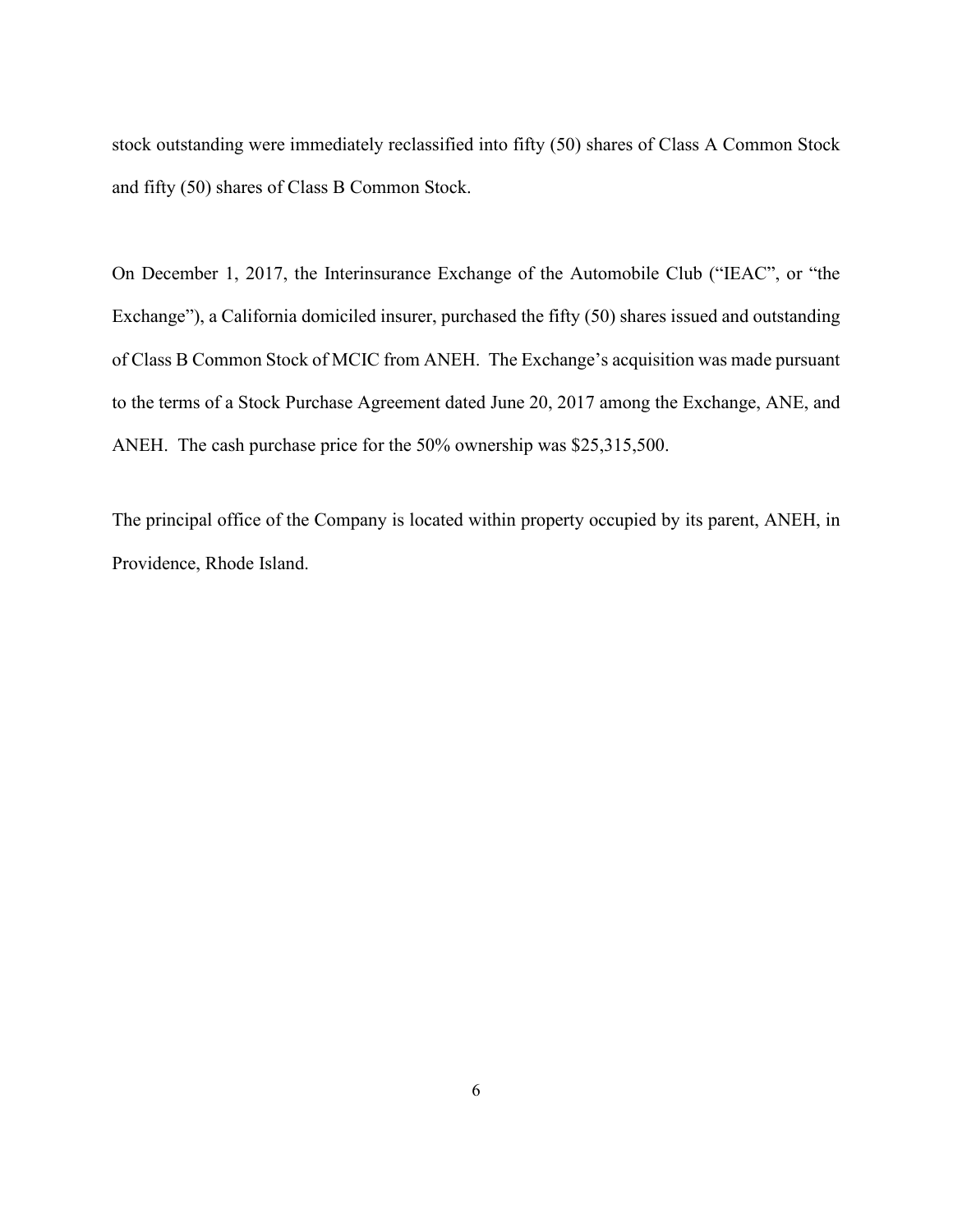#### **MANAGEMENT AND CONTROL**

### **Stockholders**

The Amended and Restated Bylaws ("Bylaws") provide that the annual meeting shall be held on the first Thursday in April of every year, for the purpose of electing directors and transacting other business as may be properly presented. Special meetings may be called at any time by the President, by order of the Board of Directors, or at the request of a stockholder or group of stockholders holding at least ten percent (10%) of the outstanding shares. At all meetings of the stockholders, each share of common stock shall be entitled to one vote. The Bylaws also provide that any action required or permitted to be taken at a meeting of the stockholders may be taken without a meeting if all stockholders entitled to vote thereon consent thereto in writing.

The Bylaws stipulate that a majority of the shares of issued and outstanding capital stock entitled to vote, represented in person or by proxy, shall constitute a quorum for the transaction of business.

#### **Board of Directors**

The Bylaws provide that the affairs and business of the Company shall be managed by the Board of Directors ("Board"), and the Board shall have, and may exercise, all of the powers of the Company, except such as are conferred by the Bylaws upon the stockholders.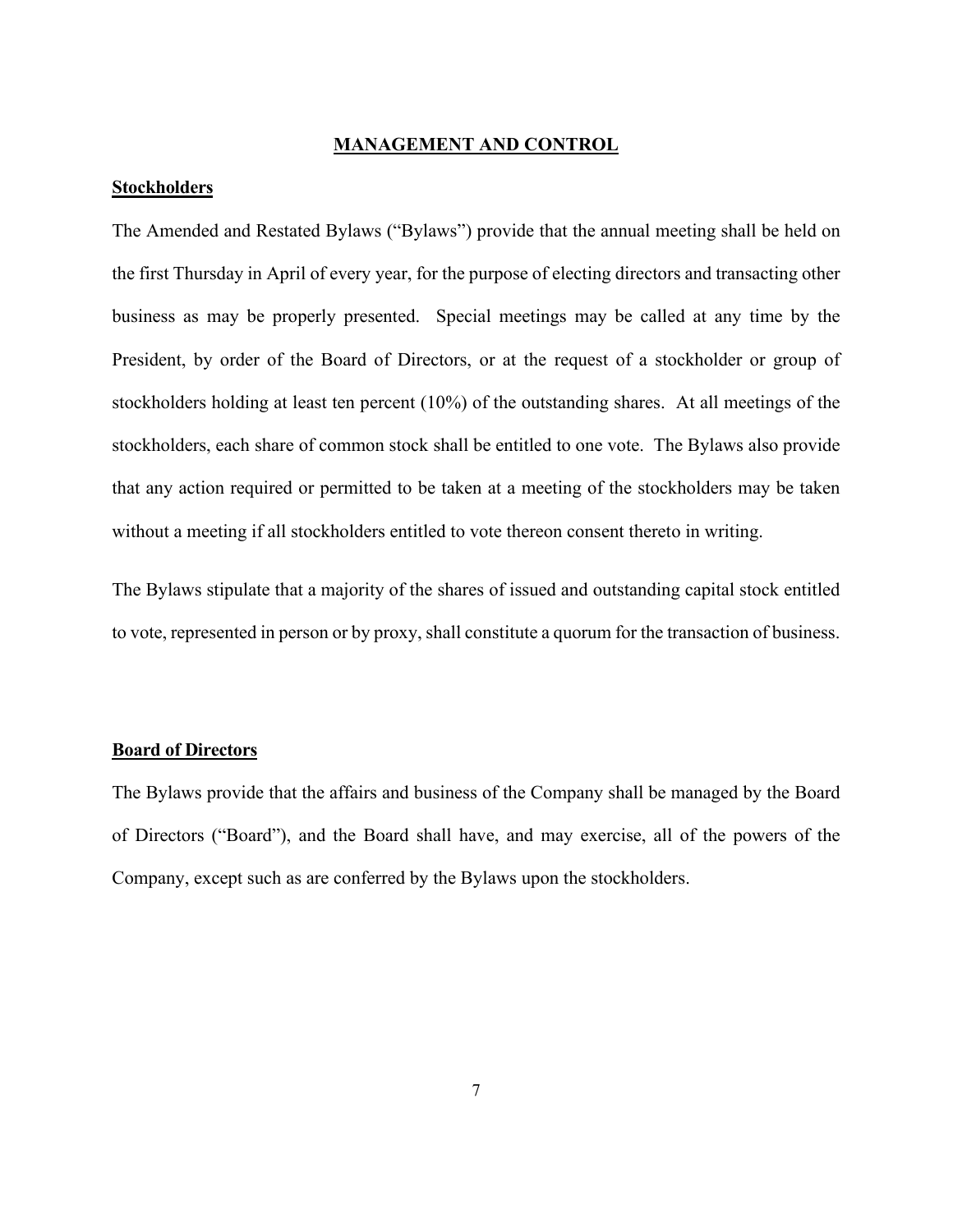The Restated Articles of Incorporation stipulate that the Board shall consist of three (3) Class A Directors and three (3) Class B Directors, with the Class A Directors being elected by the holders of the Class A Common Stock and the Class B Directors being elected by the holders of the Class B Common Stock. Except in the case of a vacancy, directors shall be elected annually.

Regular meetings of the Board shall be held immediately following the annual meeting of the stockholders and at least two (2) meetings shall be held in each calendar year. Special meetings of the Board may be called by or at the request of the President or any one director. The Bylaws also provide that any action that may be taken by the Board or a committee thereof at a meeting may be taken without a meeting if a consent in writing is signed on or after such action by all of the directors or members of the applicable committee.

The members of the Board together with the principal business or professional affiliation of each director as of December 31, 2019 follows: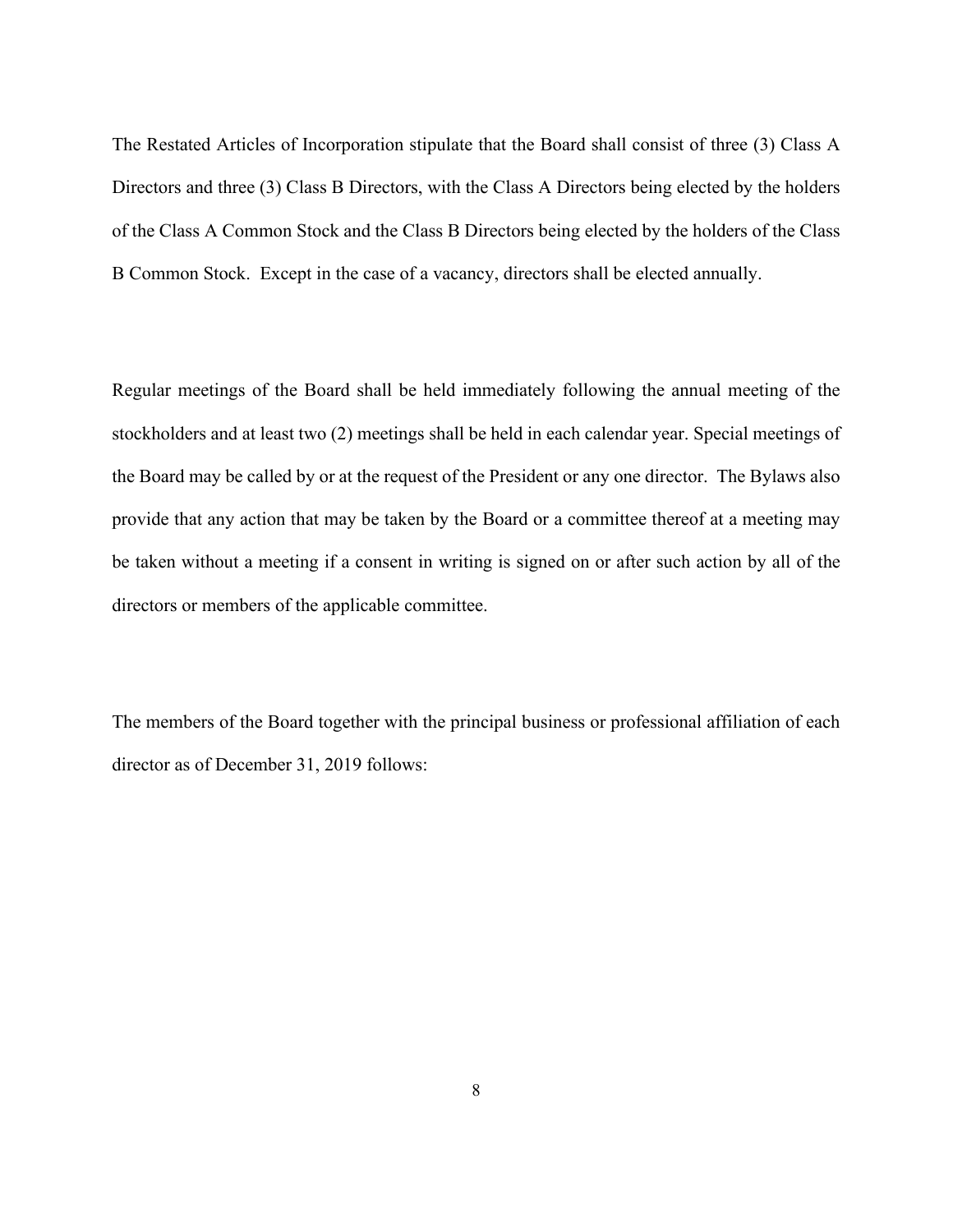#### **Class A Directors**

| <b>Name</b>          | <b>Business Affiliation</b>                     | Term<br><b>Expires</b> |  |
|----------------------|-------------------------------------------------|------------------------|--|
| Mark A. Shaw         | President and Chief Executive Officer (retired) | June 2020              |  |
|                      | <b>AAA</b> Northeast                            |                        |  |
|                      | President and Chief Executive Officer           |                        |  |
| John Raymond Galvin  | <b>AAA</b> Northeast                            | June 2020              |  |
|                      | Senior Vice President                           |                        |  |
| Francis Xavier Doyle | <b>AAA</b> Northeast                            | June 2020              |  |

#### **Class B Directors**

| <b>Name</b>            | <b>Business Affiliation</b>                                                     | <b>Term</b><br><b>Expires</b> |  |
|------------------------|---------------------------------------------------------------------------------|-------------------------------|--|
|                        | President and Chief Executive Officer                                           | June 2020                     |  |
| John Francis Boyle     | Automobile Club of Southern California                                          |                               |  |
| Christopher Michael    | Senior Vice President, Sales & Service                                          | June 2020                     |  |
| Baggaley               | Automobile Club of Southern California                                          |                               |  |
| Brian Harris Deephouse | Senior Vice President of Membership<br>& Insurance Products and Risk Management | June 2020                     |  |
|                        | Automobile Club of Southern California                                          |                               |  |

## **Committees**

The Bylaws provide that the Board may, by resolution adopted by all of the directors, designate one or more committees to exercise any or all of the authority of the Board. Each such committee shall be comprised of an equal number of Class A Directors and Class B Directors.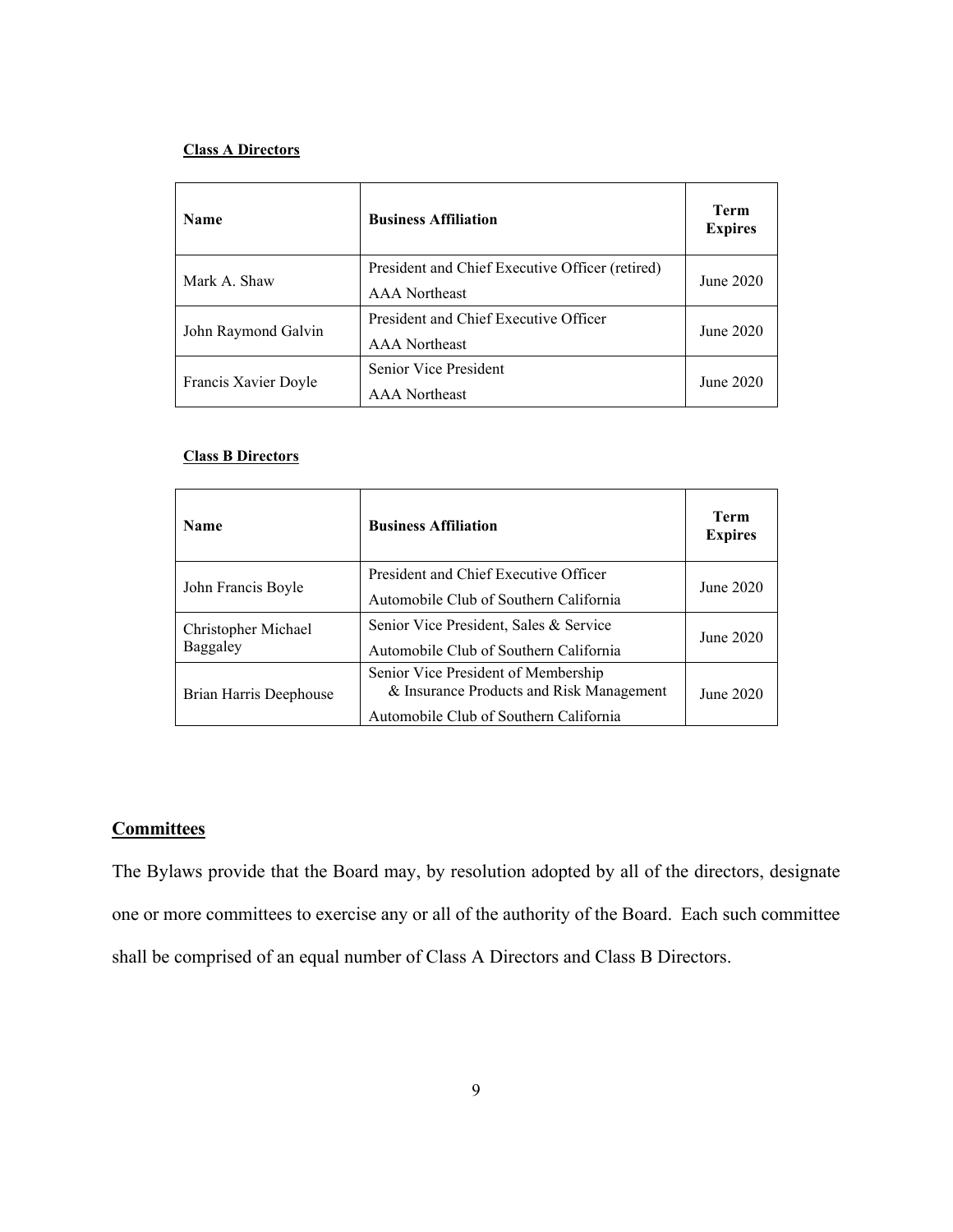At December 31, 2019, there were no standing committees of the Board. In accordance with R.I. Gen. Laws §27-1-2.1(a)(5), the entire Board acts as the audit committee of the Company.

#### **Officers**

The Bylaws provide that the officers of the Company shall consist of a President, one or more Vice-Presidents if elected, a Secretary, a Treasurer, and such other officers and agents as may be deemed necessary by the Board. Any two or more offices may be held by the same person. No officer need be a director or a shareholder of the Company.

The officers serving at December 31, 2019 and their respective titles are as follows:

| Name                 | <b>Title</b>                                         |
|----------------------|------------------------------------------------------|
| John Francis Boyle   | President / Chief Executive Officer                  |
| Raju Thirumala Varma | Vice President / Chief Financial Officer / Treasurer |
| Avery Renaud Brown   | Vice President / General Counsel                     |
| Gail Chi-way Louis   | Secretary                                            |
| Tzechung Eric Lai    | <b>Assistant Secretary</b>                           |

#### **Organizational Structure**

At December 31, 2019, the Company is 50% owned by ANEH, and 50% owned by the Exchange. The Exchange is deemed to be indirectly controlled by the Automobile Club of Southern California ("ACSC"), a nonprofit mutual benefit corporation incorporated in the State of California. ANEH is a wholly owned subsidiary of ANE, a Delaware nonstock corporation. Accordingly, ANE and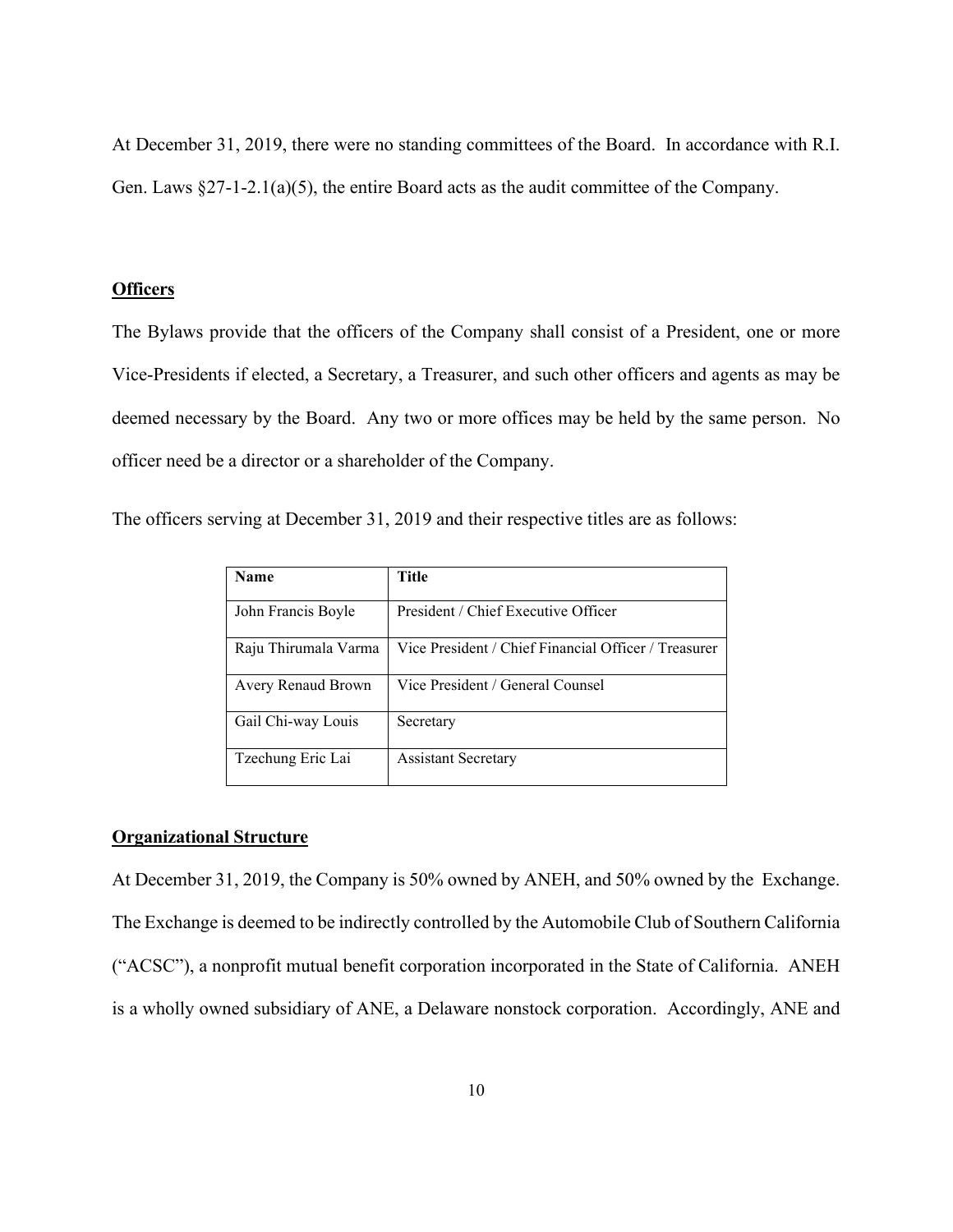ACSC are each considered an ultimate controlling person of the Company under insurance holding company system laws.

The following represents an abbreviated organizational chart as of December 31, 2019, which is not inclusive of the entire organizational structure, but only of the Company and its controlling affiliates:

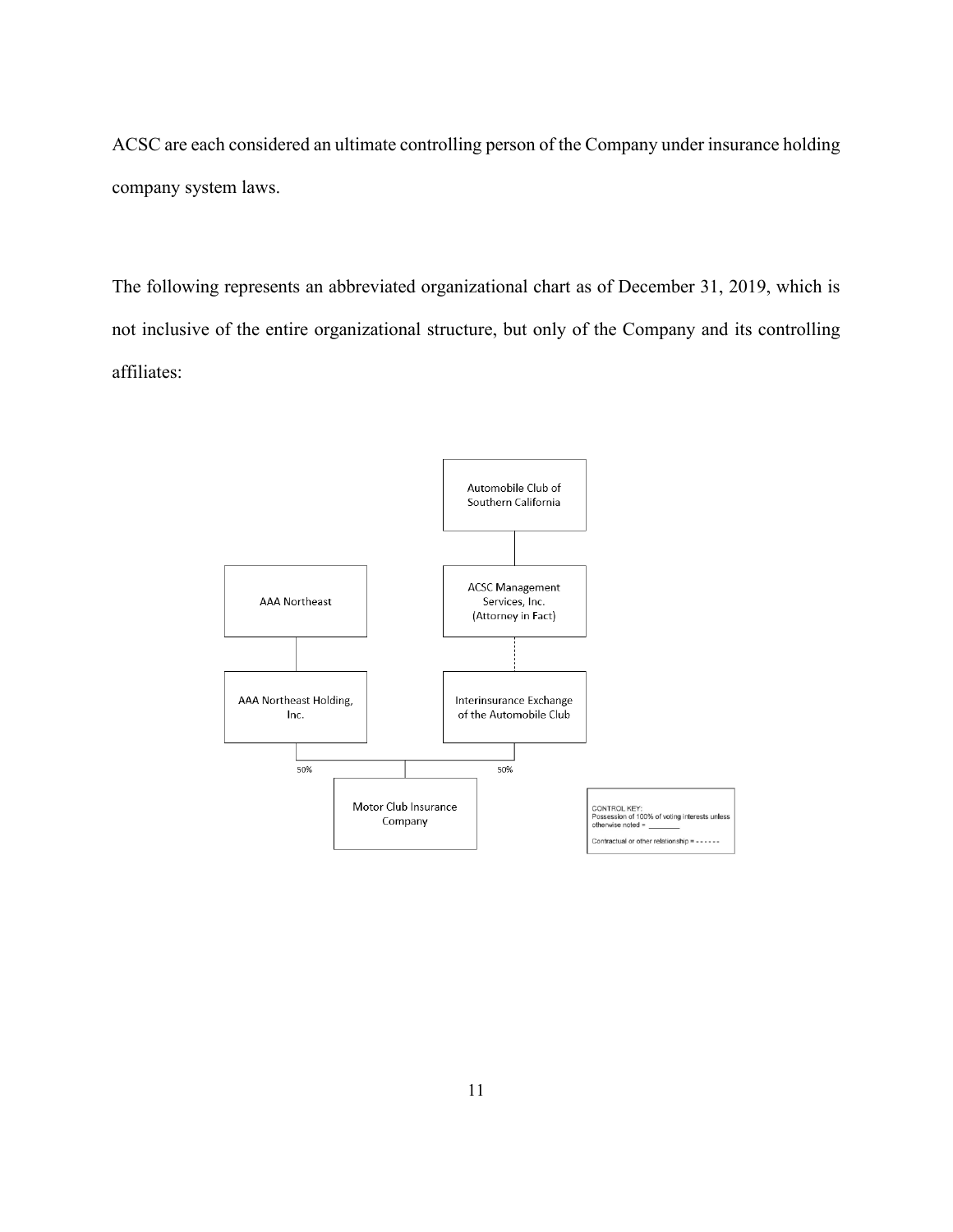#### **Intercompany Agreements**

#### *Intercompany Service Agreement*

Effective September 14, 2005, the Company entered into an Intercompany Service Agreement ("Service Agreement") with AAA Southern New England. Under the terms of the Service Agreement, AAA Southern New England agreed to provide accounting, tax, auditing, investment, and functional support services to the Company. The Company agreed to reimburse AAA Southern New England for all services, property, equipment and facilities provided to the Company.

The Service Agreement was terminated effective November 30, 2017.

#### *Tax Allocation Agreement*

Effective December 31, 2006, the Company entered into a Tax Allocation Agreement ("Tax Agreement") with AAA SNE Holding, Inc. and AAA Southern New England. The Tax Agreement provided for the allocation of the consolidated tax balances of AAA Southern New England and its subsidiaries based upon each subsidiary's contribution to taxable income.

The Tax Agreement was terminated effective November 30, 2017.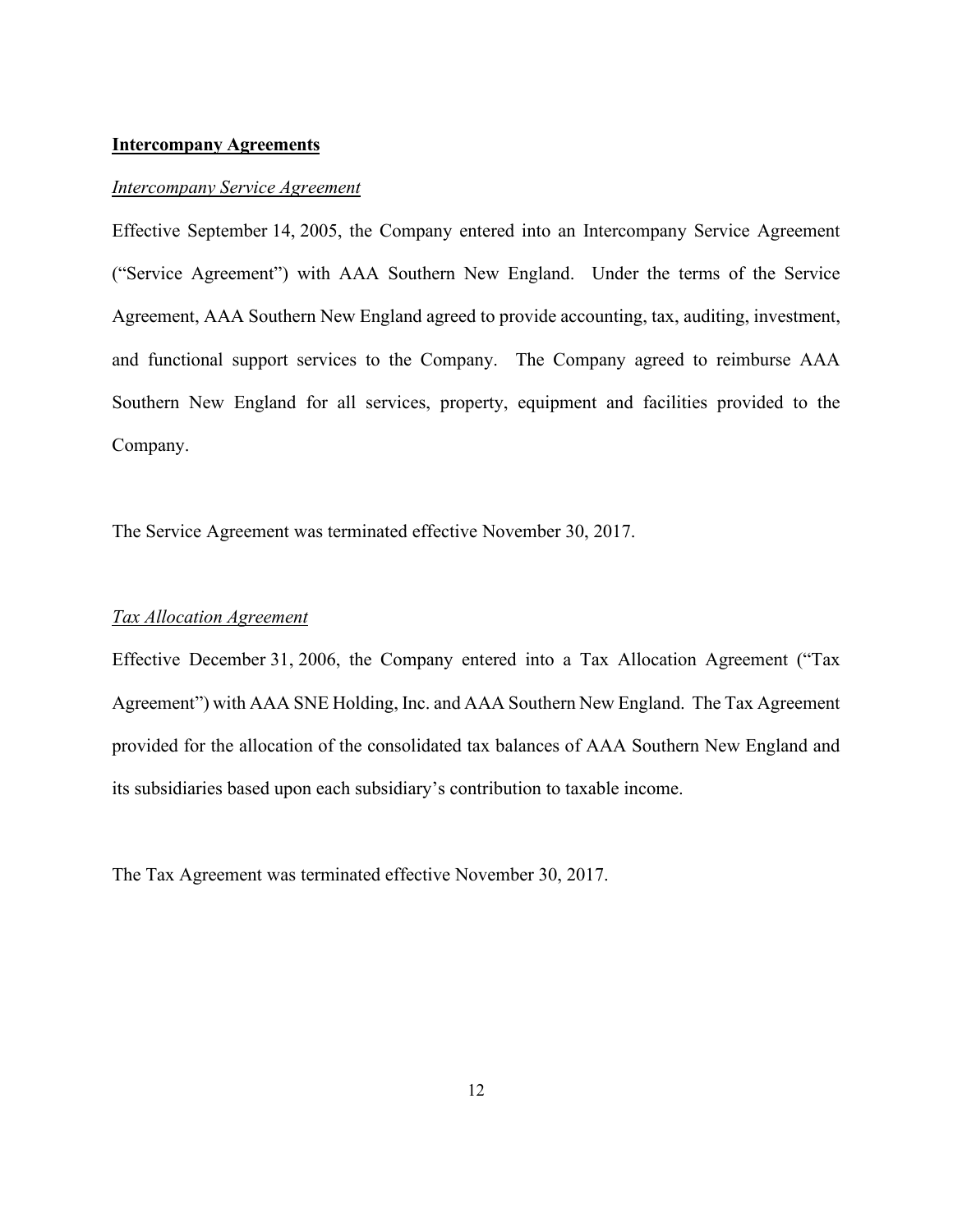#### *Administrative Services Agreement with ANE*

Effective December 1, 2017, the Company entered into an Administrative Services Agreement with ANE, under which MCIC receives certain marketing and distribution services from ANE.

### *Administrative Services Agreement with the Exchange*

Effective December 1, 2017, the Company entered into an Administrative Services Agreement with the Exchange, under which the Exchange provides certain services related to the Quota Share Reinsurance Agreement (discussed below).

## *Quota Share Reinsurance Agreement with the Exchange*

Effective December 1, 2017, the Company entered into a Quota Share Reinsurance Agreement with the Exchange, under which the Exchange reinsures, on a first dollar basis, 100% of the AAAbranded automobile and homeowner's personal lines insurance products underwritten by MCIC, as well as any additional insurance products written by MCIC with the consent of the Exchange.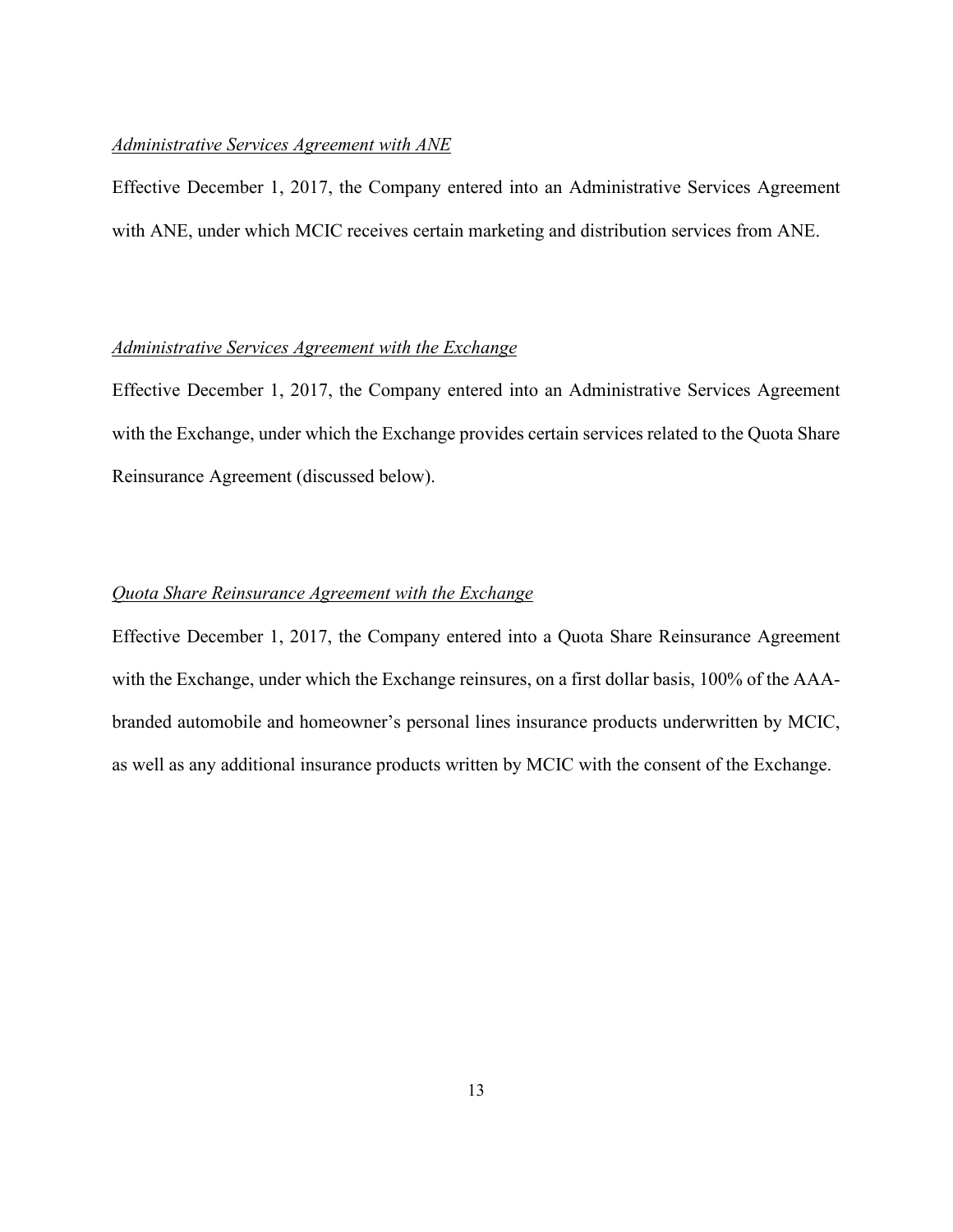#### **TERRITORY AND PLAN OF OPERATION**

The Company is licensed only in the State of Rhode Island. Its Certificate of Compliance authorizes the Company to issue policies and transact business of any and all risks except life, annuities, title, mortgage guaranty, financial guaranty insurance, and workers' compensation insurance in the State of Rhode Island.

Effective July 8, 2014, the Company entered into a travel insurance quota share reinsurance agreement with BCS Insurance Company to assume 100% of certain travel insurance risks. The agreement was terminated in 2017, and there were no policies in force or claims outstanding as of December 31, 2019.

Following the acquisition of 50% of MCIC by the Exchange on December 1, 2017, the Exchange, ACSC, ANE, ANEH, and MCIC entered into an Alliance Agreement under which MCIC began writing AAA-branded automobile and homeowners personal lines insurance in Rhode Island in 2018, and from time to time thereafter in each additional jurisdiction added to the territory covered by the Alliance Agreement.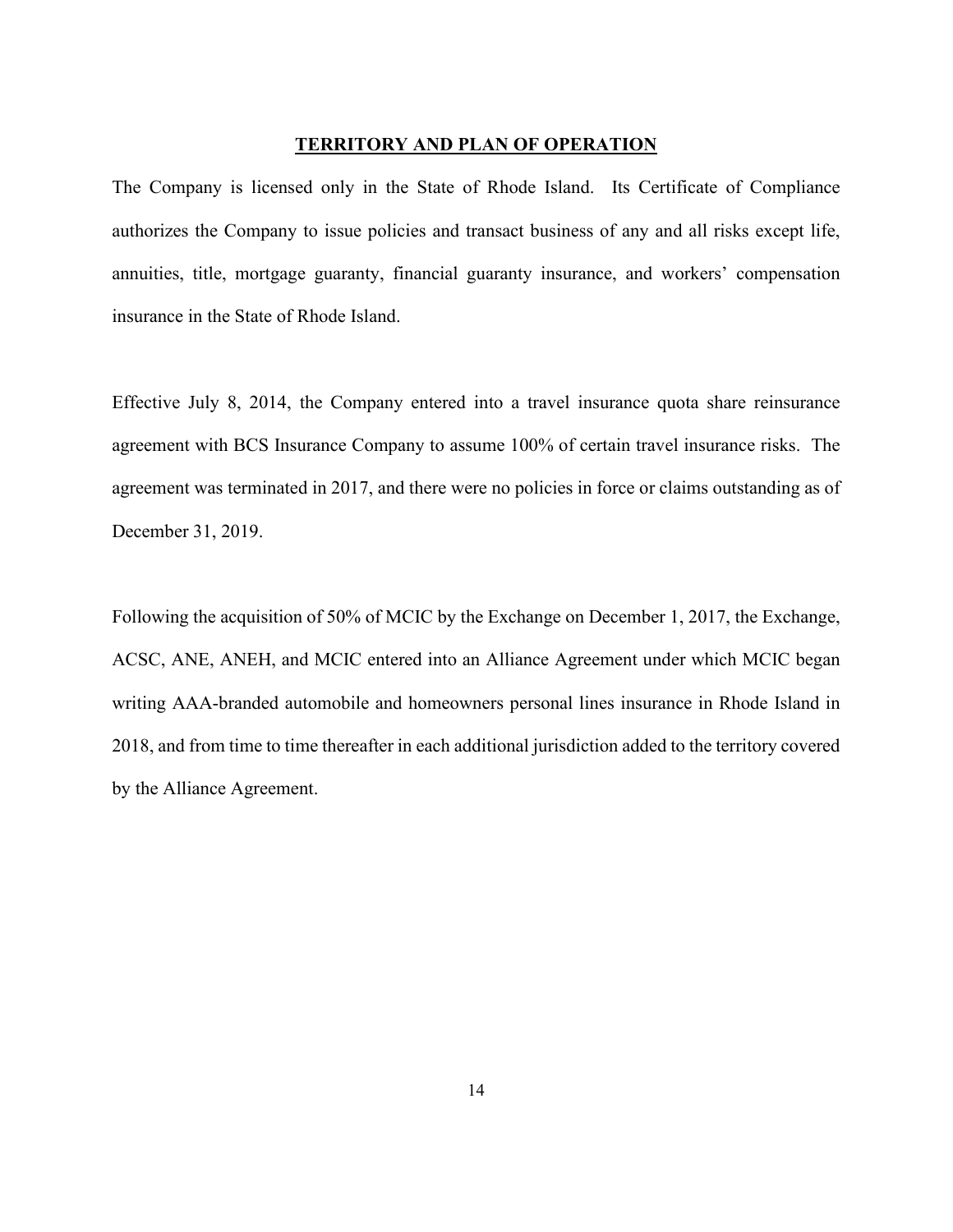# **REINSURANCE**

As of December 1, 2017, the Company entered into a Quota Share Reinsurance Agreement with the Exchange, as detailed in the Intercompany Agreements section above.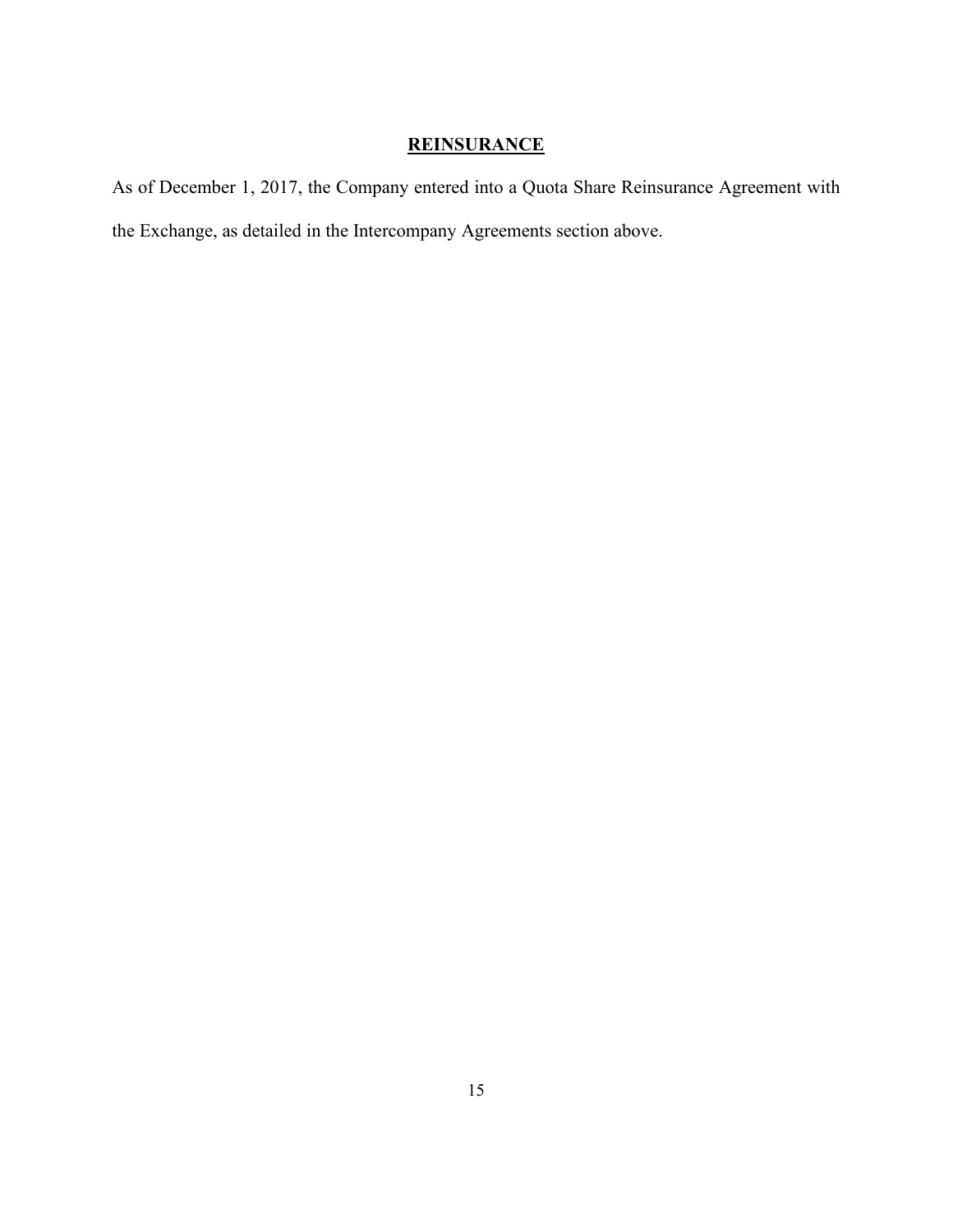### **FINANCIAL STATEMENTS**

The following financial statements are based on the statutory financial statements filed by the Company with the State of Rhode Island Department of Business Regulation and present the financial condition of the Company for the period ending December 31, 2019. The accompanying comments on financial statements reflect any examination adjustments to the amounts reported in the annual statements and should be considered an integral part of the financial statements:

> Comparative Statement of Assets December 31, 2019 and December 31, 2014

Comparative Statement of Liabilities and Capital and Surplus December 31, 2019 and December 31, 2014

> Statement of Income Year Ended December 31, 2019

Reconciliation of Capital and Surplus December 31, 2014 to December 31, 2019

Analysis of Examination Adjustments December 31, 2019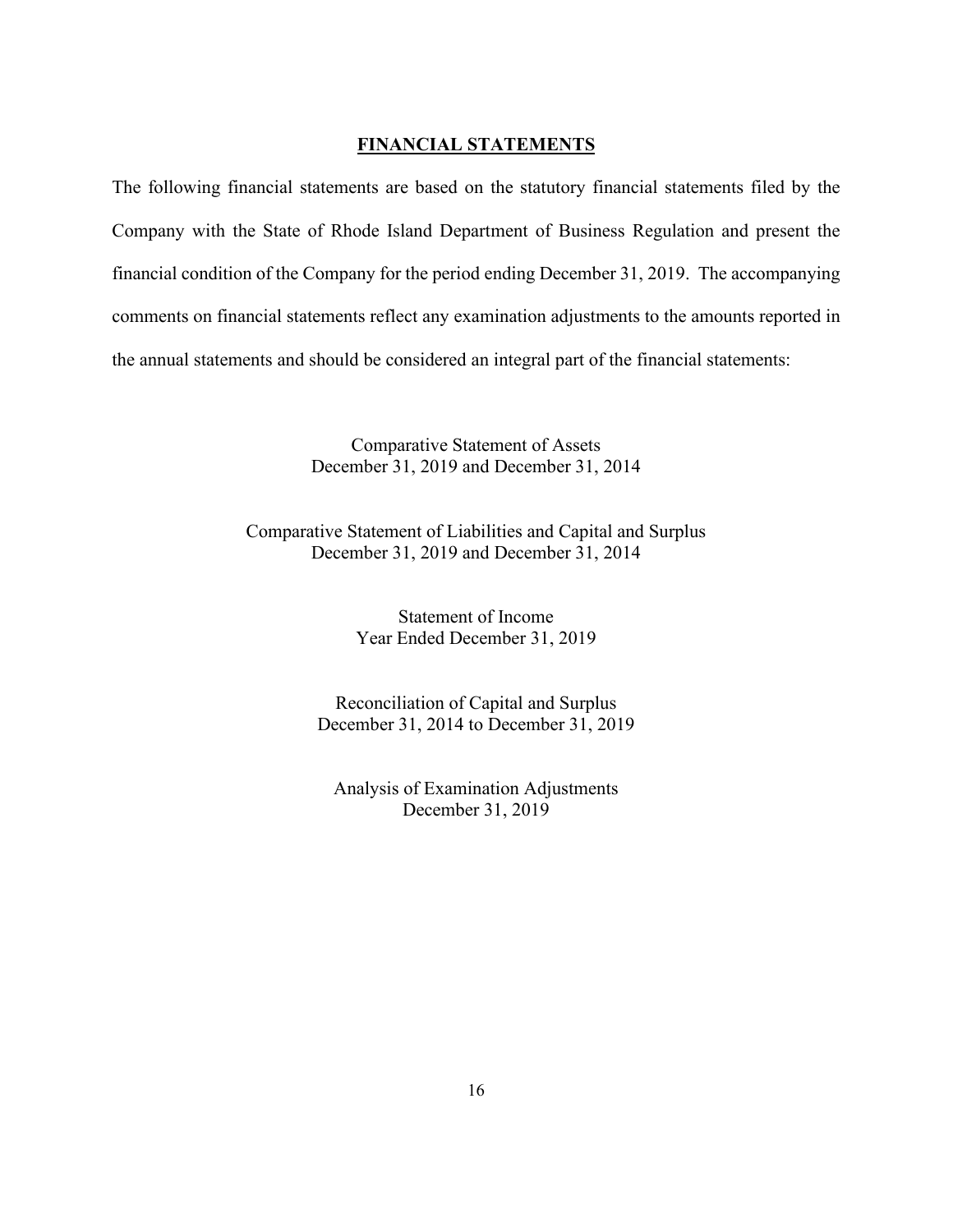# MOTOR CLUB INSURANCE COMPANY Comparative Statement of Assets December 31, 2019 and December 31, 2014

|                                                       | December 31, | December 31,     | Increase        |
|-------------------------------------------------------|--------------|------------------|-----------------|
|                                                       | 2019         | 2014             | (Decrease)      |
| <b>Bonds</b>                                          | 29,497,591   | \$<br>23,019,561 | \$<br>6,478,030 |
| Common stocks                                         | 30,899,956   | 20,768,214       | 10,131,742      |
| Cash, cash equivalents, and short-term investments    | 967,523      | 317,504          | 650,019         |
| Other invested assets (Schedule BA)                   |              | 2,355,522        | (2,355,522)     |
| Receivables for securities                            | 2,905        |                  | 2,905           |
| Aggregate write-ins for invested assets               |              | 19,116           | (19,116)        |
| Investment income due and accrued                     | 179,163      | 265,295          | (86, 132)       |
| Uncollected premiums and agents' balances in the      |              |                  |                 |
| course of collection                                  | 215,700      |                  | 215,700         |
| Earned but unbilled premiums                          | 3,114,052    |                  | 3,114,052       |
| Amounts recoverable from reinsurers                   | 1,486,111    |                  | 1,486,111       |
| Funds held by or deposited with                       |              |                  |                 |
| resinsured companies                                  | 101          |                  | 101             |
| Receivables from parent, subsidiaries, and affiliates | 524,146      |                  | 524,146         |
| <b>Total Assets</b>                                   | 66,887,248   | 46,745,212       | 20,142,036      |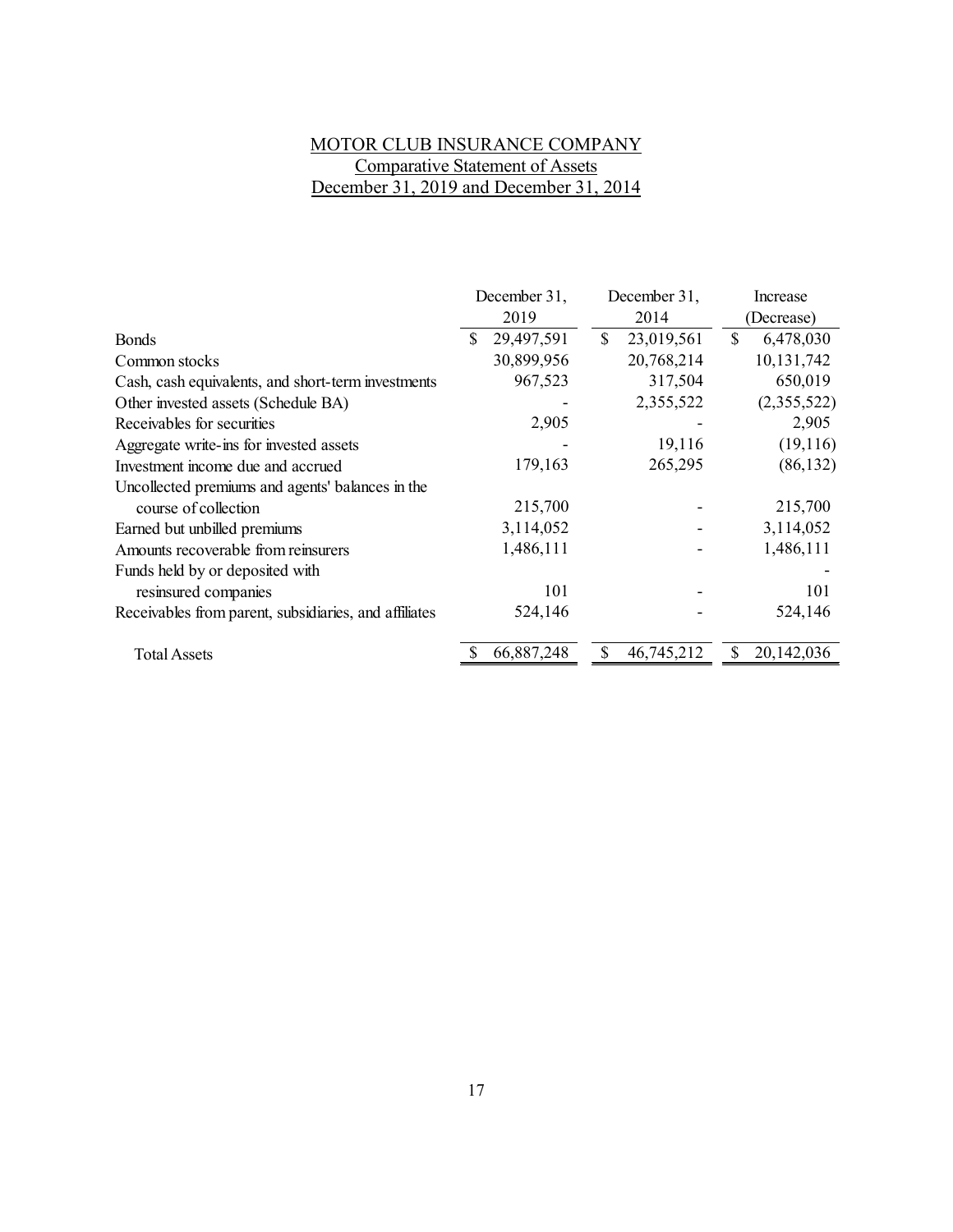# MOTOR CLUB INSURANCE COMPANY Comparative Statement of Liabilities and Capital and Surplus December 31, 2019 and December 31, 2014

|                                                 | December 31,<br>2019 |            | December 31,<br>2014 |            | Increase<br>(Decrease) |            |
|-------------------------------------------------|----------------------|------------|----------------------|------------|------------------------|------------|
| Losses                                          | \$                   | 96         | $\$$                 | 19,853     | \$                     | (19, 757)  |
| Reinsurance payable on paid losses and          |                      |            |                      |            |                        |            |
| loss adjustment expenses                        |                      | 475        |                      |            |                        | 475        |
| Loss adjustment expense                         |                      | 5          |                      | 992        |                        | (987)      |
| Commissions payable, contingent commissions,    |                      |            |                      |            |                        |            |
| and other similar charges                       |                      | 404,593    |                      |            |                        | 404,593    |
| Other expenses (excluding taxes, licenses,      |                      |            |                      |            |                        |            |
| and fees)                                       |                      | 64,075     |                      | 42,861     |                        | 21,214     |
| Taxes, licenses, and fees (excluding federal    |                      |            |                      |            |                        |            |
| and foreign income taxes)                       |                      | 10,084     |                      |            |                        | 10,084     |
| Current federal and foreign income taxes        |                      | 35,439     |                      | 195,684    |                        | (160, 245) |
| Net deferred tax liability                      |                      | 1,926,380  |                      | 712,771    |                        | 1,213,609  |
| Unearned premiums                               |                      |            |                      | 102,131    |                        | (102, 131) |
| <b>Advance Premium</b>                          |                      | 535,221    |                      |            |                        | 535,221    |
| Ceded reinsurance premiums payable              |                      | 5,381,580  |                      |            |                        | 5,381,580  |
| Amounts withheld or retained by company         |                      |            |                      |            |                        |            |
| for account of others                           |                      | 20,886     |                      |            |                        | 20,886     |
| Remittances and items not allocated             |                      | 42,007     |                      |            |                        | 42,007     |
| Payable to parent, subsidiaries, and affiliates |                      | 708,888    |                      | 2,900      |                        | 705,988    |
| Payable for securities                          |                      | 234,950    |                      |            |                        | 234,950    |
| Aggregate write-ins for other liabilities       |                      | 66,450     |                      |            |                        | 66,450     |
| <b>Total Liabilities</b>                        | \$                   | 9,431,129  | \$                   | 1,077,192  | \$                     | 8,353,937  |
| Aggregate write-ins for special surplus funds   |                      |            |                      |            |                        |            |
| Common capital stock                            |                      | 1,620,000  |                      | 1,620,000  |                        |            |
| Gross paid in and contributed surplus           |                      | 30,880,000 |                      | 30,880,000 |                        |            |
| Unassigned funds (surplus)                      |                      | 24,956,119 |                      | 13,168,020 |                        | 11,788,099 |
| <b>Total Capital and Surplus</b>                | $\mathcal{S}$        | 57,456,119 | $\$$                 | 45,668,020 | \$                     | 11,788,099 |
| Total Liabilities, Capital and Surplus          | \$                   | 66,887,248 | $\$$                 | 46,745,212 | \$                     | 20,142,036 |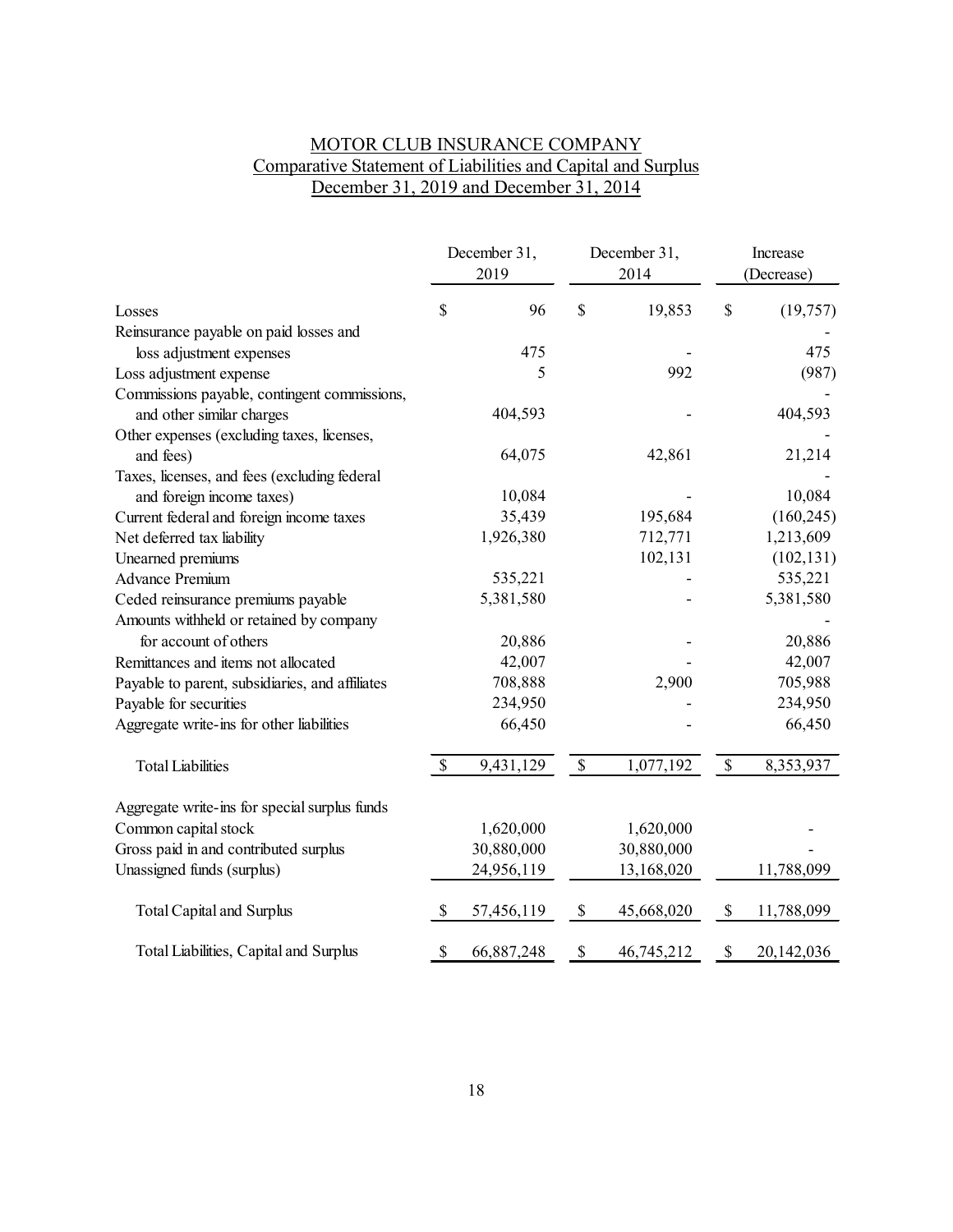## MOTOR CLUB INSURANCE COMPANY Statement of Income December 31, 2019

| Underwriting Income:                                |           |             |
|-----------------------------------------------------|-----------|-------------|
| Premiums earned                                     |           | \$2,578     |
| Deductions:                                         |           |             |
| Losses incurred                                     | (4,846)   |             |
| Loss adjustment expenses incurred                   | (242)     |             |
| Other underwriting expenses incurred                | 1,813     |             |
| Total underwriting deductions                       |           | (3,275)     |
| Net underwriting gain (loss)                        |           | 5,853       |
| <b>Investment Income:</b>                           |           |             |
| Net investment income earned                        | 1,508,149 |             |
| Net realized capital gains (losses)                 |           |             |
| less capital gains tax                              | 138,953   |             |
| Net investment gain (loss)                          |           | 1,647,102   |
| Other Income:                                       |           |             |
| Total other income                                  |           |             |
| Net income, after dividends to policyholders, after |           |             |
| capital gains tax, and before all other federal     |           |             |
| and foreign income taxes                            |           | 1,652,955   |
| Federal and foreign income taxes incurred           |           | 307,459     |
| Net income                                          |           | \$1,345,496 |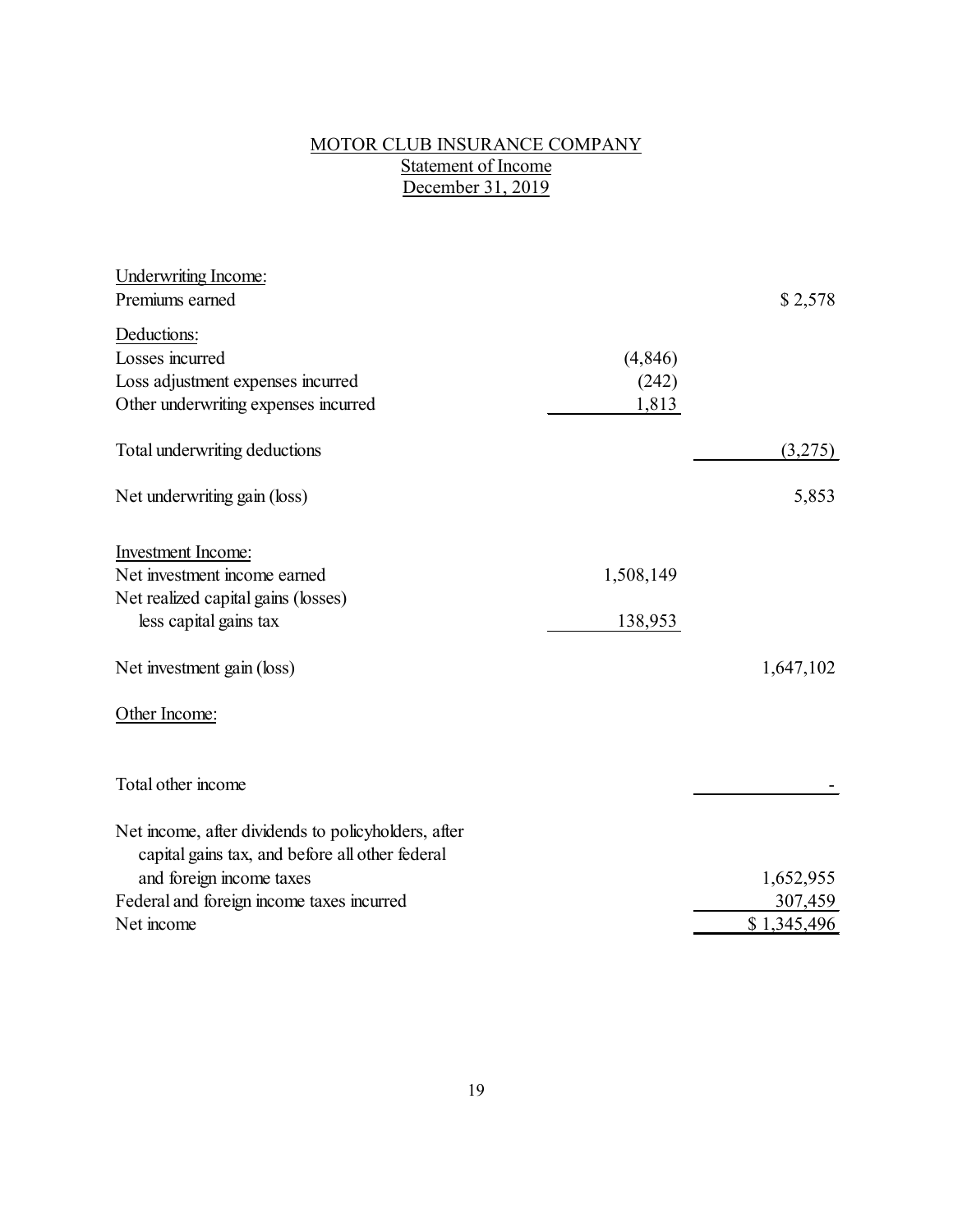# MOTOR CLUB INSURANCE COMPANY Reconciliation of Capital and Surplus December 31, 2014 to December 31, 2019

Capital and Surplus, December 31, 2014 \$ 45,668,020

|                                        | Gains      | Losses   |            |
|----------------------------------------|------------|----------|------------|
| Net income                             | 5,907,941  |          |            |
| Change in net unrealized capital gains | 5,897,204  |          |            |
| Change in net deferred income tax      |            | (87,958) |            |
| Change in nonadmitted assets           | 70,912     |          |            |
| <b>Total Gains and Losses</b>          | 11,876,057 | (87,958) |            |
| Net change in Capital and Surplus for  |            |          |            |
| the period                             |            |          | 11,788,099 |
| Capital and Surplus, December 31, 2019 |            |          | 57,456,119 |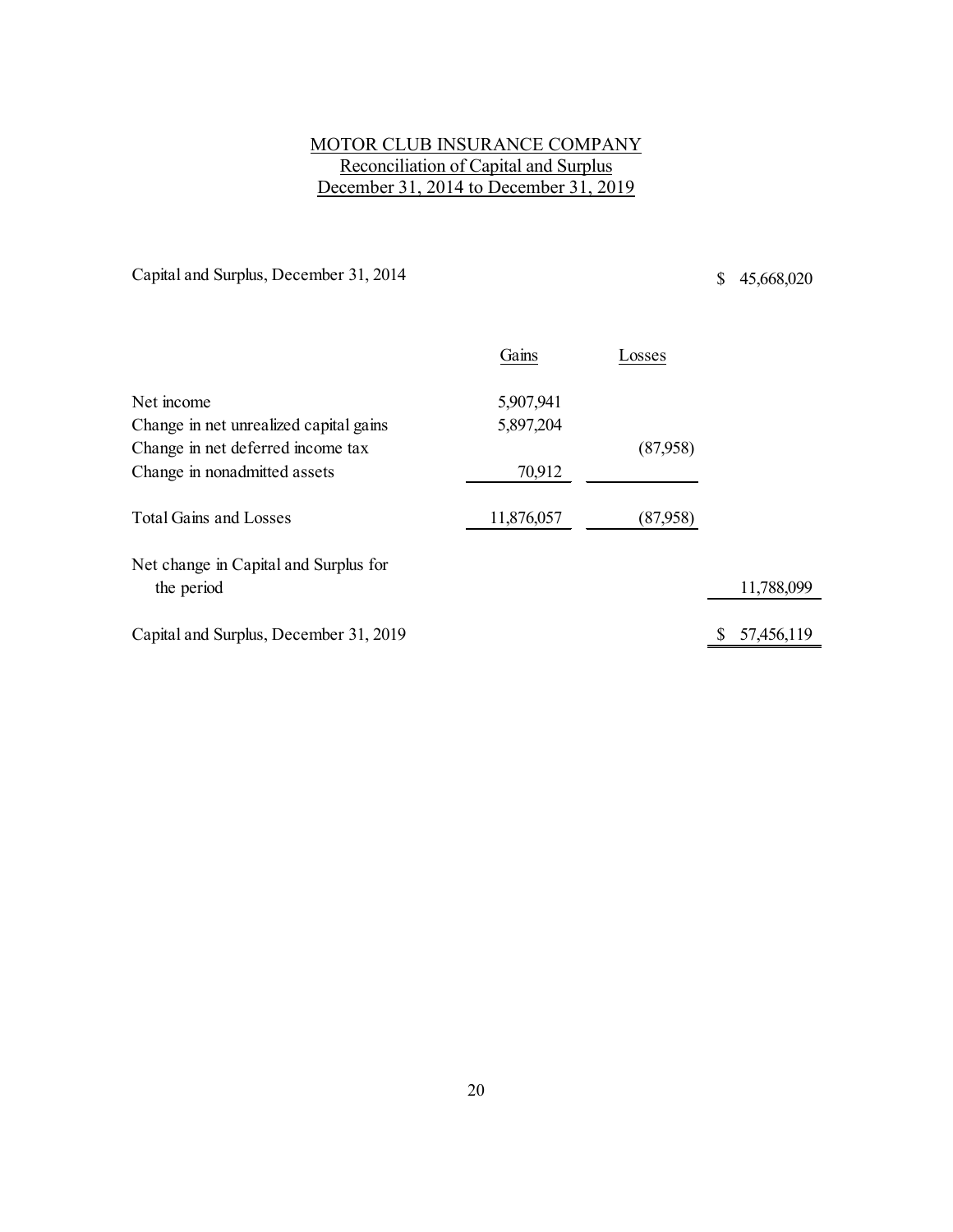# MOTOR CLUB INSURANCE COMPANY Analysis of Examination Adjustments December 31, 2019

The examination of the Company, performed as of December 31, 2019, did not disclose any material misstatements to the financial statements contained in its 2019 Annual Statement filing. Accordingly, the amounts reported by the Company have been accepted for purposes of this report.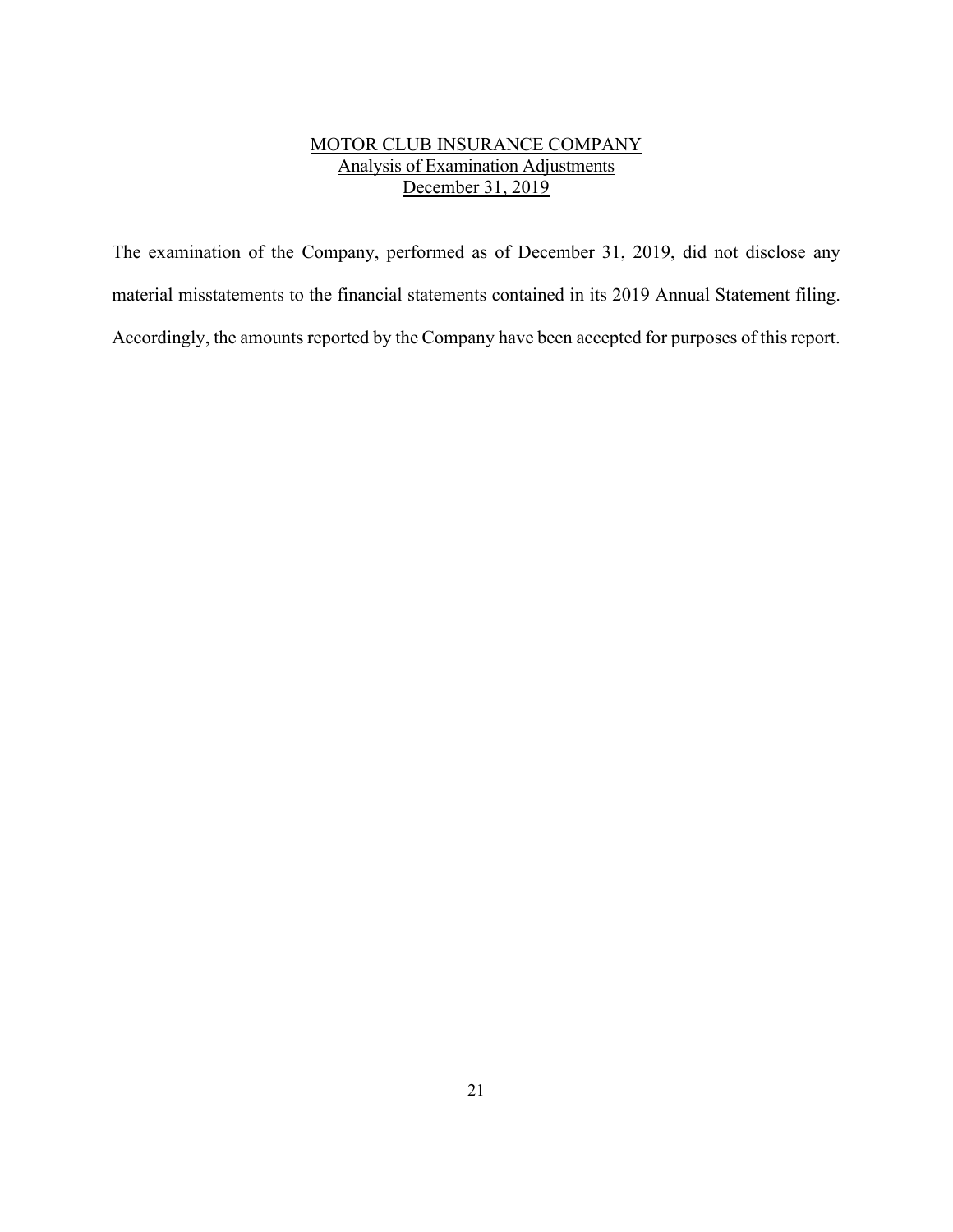#### **COMMENTS ON FINANCIAL STATEMENTS**

#### **<u>Bonds</u> 5.29,497,591**

The above amount is the net admitted value of bonds held by the Company at December 31, 2019 and is the same amount reported by the Company in its 2019 Annual Statement. All the bonds are held in accordance with the terms of custodial agreements with third-party financial institutions.

The quality ratings of all securities included in the Company's bond portfolio were reviewed based upon criteria established by the National Association of Insurance Commissioners ("NAIC"). It was noted that 84.5% of the bond portfolio represents class NAIC-1, which are bonds of the "highest" quality according to the NAIC rating system, while 15.3% were NAIC-2 ("high" quality), and 0.2% were NAIC-3 ("medium" quality).

The book/adjusted carrying value, fair value, actual cost, and par value of the bond portfolio at December 31, 2019, are as follows:

| Book/Adjusted<br>Fair Value<br><b>Carrying Value</b> |              | <b>Actual Cost</b> | Par Value    |
|------------------------------------------------------|--------------|--------------------|--------------|
| \$29,497,591                                         | \$30,676,614 | \$29,478,665       | \$29,191,461 |

#### **Ceded Reinsurance Premiums Payable \$ 5,381,580**

The above amount is the same as that reported by the Company in its 2019 Annual Statement and represents ceded premiums payable to an affiliate, the Exchange, under the ceded reinsurance agreement described in the "Reinsurance" section of this Report.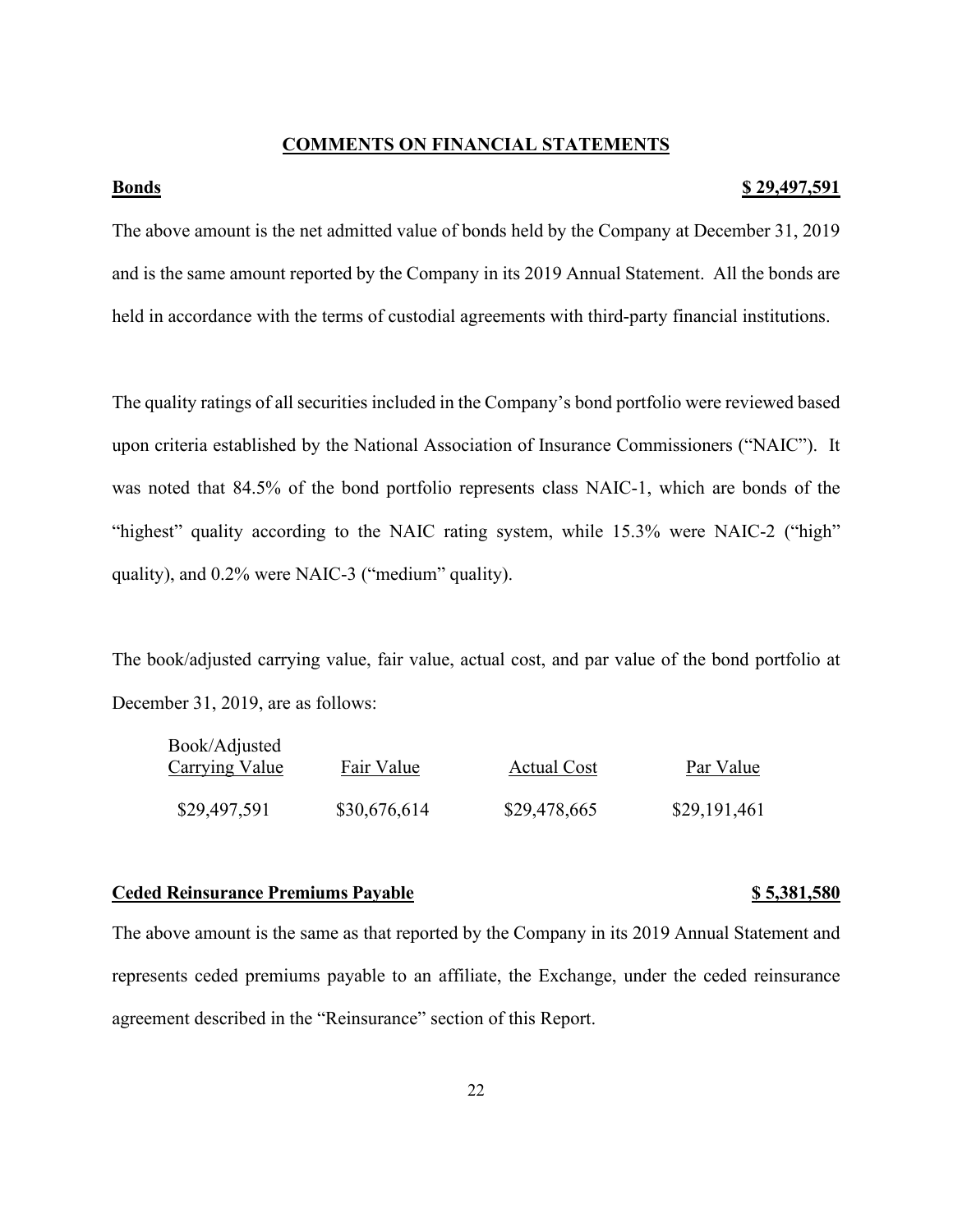#### **SUBSEQUENT EVENTS**

A review of financial information, Company records, and the minutes to the Board's meetings for the period subsequent to the examination period was performed to ascertain whether any subsequent events have occurred which would have a material impact on the Company's operations or financial statements. In addition, an inquiry was made of the Company's management regarding subsequent events. Based upon our review, there were two significant events that occurred subsequent to December 31, 2019 as follows:

1. On March 11, 2020, the World Health Organization declared the spreading coronavirus (COVID-19) outbreak a pandemic. On March 13, 2020, U.S. President Donald J. Trump declared the coronavirus pandemic a national emergency in the United States. The epidemiological threat posed by COVID-19 is having disruptive effects on the economy, including disruption of the global supply of goods, reduction in the demand for labor, and reduction in the demand for U.S. products and services, resulting in a sharp increase in unemployment. The economic disruptions caused by COVID-19 and the increased uncertainty about the magnitude of the economic slowdown has also caused extreme volatility in the financial markets.

The full effect of COVID-19 on the U.S. and global insurance and reinsurance industry is still unknown at the time of releasing this report. The Insurance Division is expecting the COVID-19 outbreak to impact a wide range of insurance products resulting in coverage disputes, reduced liquidity of insurers, and other areas of operations of insurers. The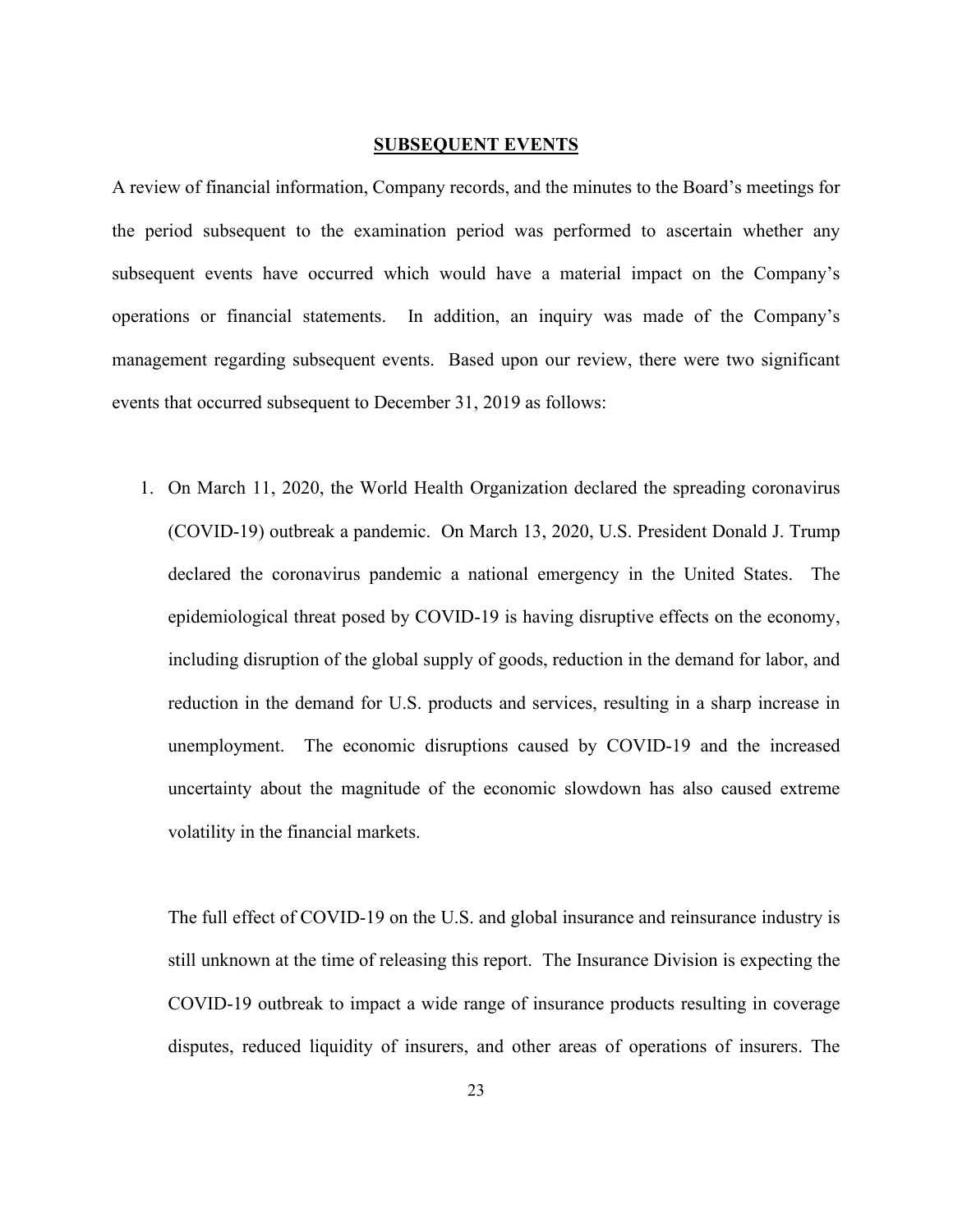Insurance Division and all insurance regulators, with the assistance of the NAIC, are monitoring the situation through a coordinated effort and will continue to assess the impacts of the pandemic on U.S. insurers. The Insurance Division has been in communication with the Company and the ACEIG regarding the impact of COVID-19 on its business operations and financial position.

2. Subsequent to December 31, 2019, the COVID-19 pandemic caused automobile insurance claims volume and losses to decrease because of reduced miles driven. In response to this, the Company has issued \$1,700,000 in premium returns to Rhode Island automobile policyholders for premiums earned between March 16, 2020 and September 30, 2020, as of the date of this report. The Company is proposing to issue additional premium returns for premiums earned between October 1, 2020 and December 31, 2020 at the time of this report.